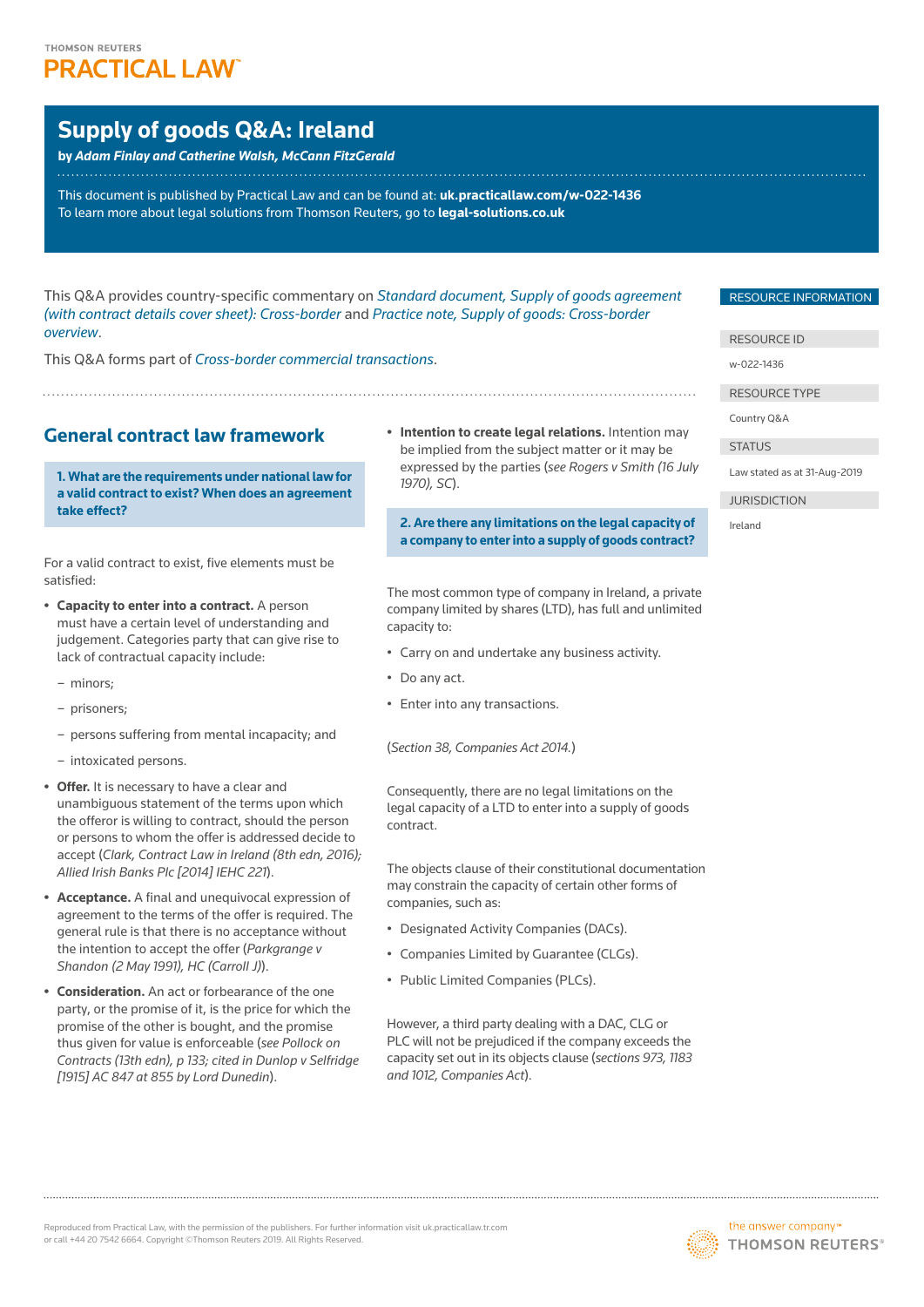Statutory companies' capacity to enter into goods contracts may be constrained by the statute by which they are created.

**3. Is it necessary for a contract for the sale of goods to be in writing for it to be valid? Are any formalities necessary?**

Subject to certain exceptions, such as contracts for the transfer of land, the general rule in Ireland is that there is no requirement for a contract to be in writing.

A contract for the sale of goods may be:

- In written or oral form.
- In partly written and partly oral form.
- Implied from the conduct of the parties.

(*Section 3, Sale of Goods Act 1893(SGA).*)

From an evidential perspective, it can be useful to have a written copy of a contract, as a contract for the sale of goods with a value of EUR12.70 or more cannot be enforced by legal action unless one of the following

- The buyer accepts and actually receives part of the goods sold.
- The buyer gives something in earnest to bind the contract.
- The buyer has made part payment.
- There is a note or memorandum in writing of the contract and signed by the party to be charged.

(*Section 4(1), SGA.*)

applies:

The Minister for Business Enterprise and Innovation may by order provide, in relation to goods or services of a class described in the order, that a contract must be in writing where the buyer, hirer or recipient of the service deals as a consumer (*section 54, Sale of Goods and Supply of Services Act 1980 (SGSSA)*).

Where such an order has been issued, any consumer contract that is not in writing will not be enforceable. To date, however, no such order has been made.

The Electronic Commerce Act 2000 provides that an electronic contract, subject to certain exceptions, will not be denied legal effect, validity or enforceability solely on the grounds that it is wholly or partly in electronic form, or has been concluded wholly or partly by way of an electronic communication.

Moreover, references to "writing" in other Acts must be construed "as including electronic modes of representing or reproducing words in visible form" (*section 2(2), E-Commerce Act 2000*). As a result, any statutory requirement for a document or contract to be in writing can generally be met by an electronic document.

#### **4. How does national law treat acceptance of an offer which attempts to impose new terms?**

The acceptance to an offer must be clear and unambiguous. While it may be possible to request further information while leaving the possibility of acceptance open, replying to an offer with new terms could be deemed as a counter-offer to the original offer, as opposed to an acceptance of the offer.

### **5. Does national law require that special notice be given of any contract terms for them to be incorporated in a contract?**

The general rule is that the terms of a contract must be provided before the contract is agreed, or at the point it is agreed.

Special notice of terms must be given if a party is seeking to rely on an unusual or onerous exemption clause. In those circumstances, the party seeking the exemption will have to show that they took special measures to bring it to the attention of the other side (*Carroll v An Post National Lottery Co [1996] 1 IR 443*). In determining whether the clause is onerous, the courts may look at how common the clause is in the sector.

**6. Is the concept of a party acting in "good faith" recognised in your jurisdiction (see** *[Standard](https://uk.practicallaw.thomsonreuters.com/w-010-9073)  [document, Supply of goods agreement \(with contract](https://uk.practicallaw.thomsonreuters.com/w-010-9073)  [details cover sheet\): Cross-border: clause 4.2](https://uk.practicallaw.thomsonreuters.com/w-010-9073)***)?**

It has been held by the Court of Appeal that there is no general principle of "good faith" in Irish contract law (*Flynn v Breccia [2017] IECA 74*). As a consequence, a term that parties will act in good faith generally will not be implied into contracts, beyond recognised circumstances where good faith can be implied, such as partnerships and insurance law.

However, parties to contracts can expressly agree that they will act in good faith, as is done in *[Standard](https://uk.practicallaw.thomsonreuters.com/w-010-9073)  [document, Supply of goods agreement: Cross-border:](https://uk.practicallaw.thomsonreuters.com/w-010-9073)  [clause 4.2](https://uk.practicallaw.thomsonreuters.com/w-010-9073)*.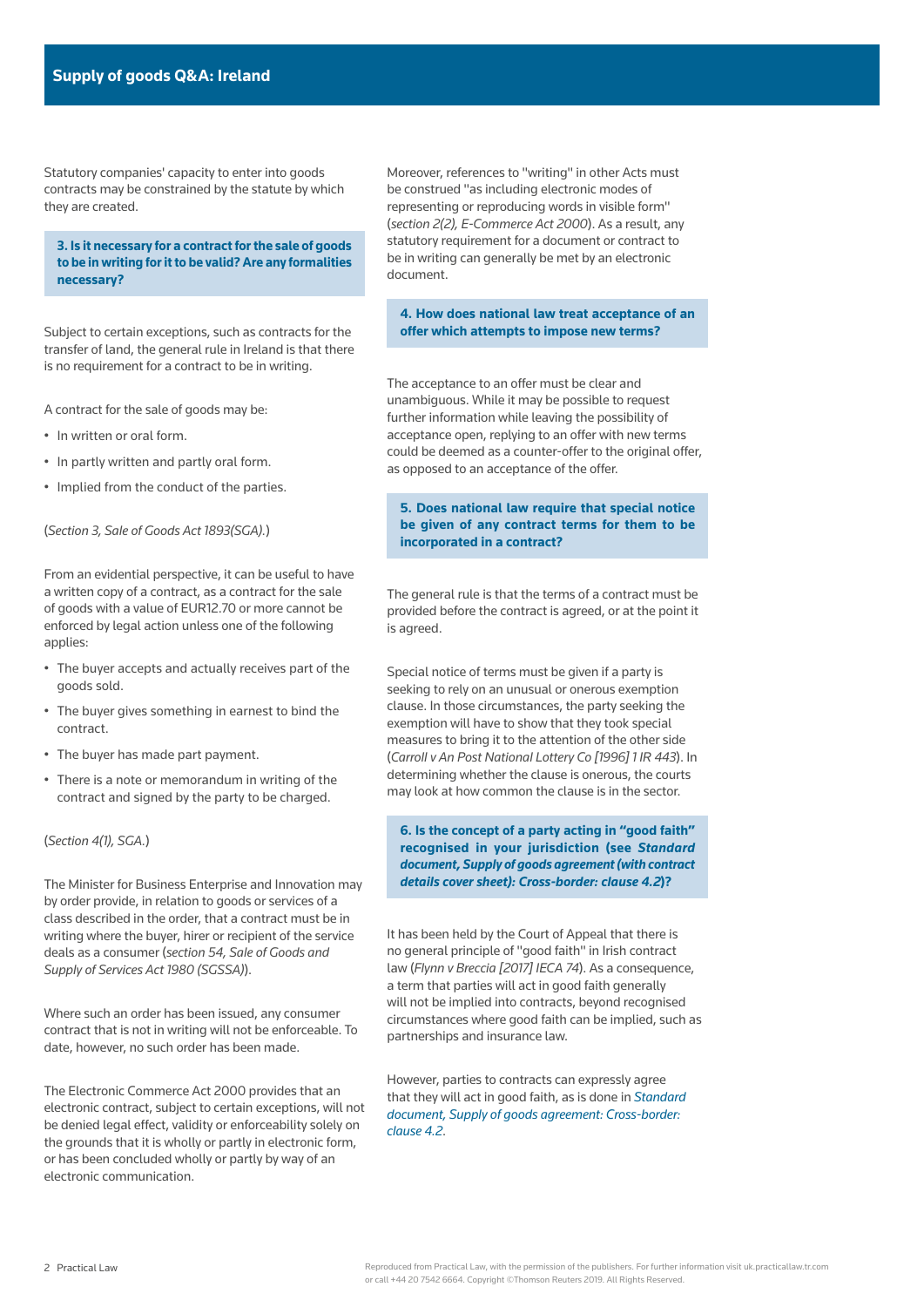**7. Is the concept of using "best endeavours" recognised in your jurisdiction (see** *[Standard](https://uk.practicallaw.thomsonreuters.com/w-010-9073)  [document, Supply of goods agreement \(with contract](https://uk.practicallaw.thomsonreuters.com/w-010-9073)  [details cover sheet\): Cross-border: clause 5.2](https://uk.practicallaw.thomsonreuters.com/w-010-9073)***)?**

The concept of a contractual obligation to use "best endeavours" has been recognised, although not defined, by the Irish courts. Based on UK case law, best endeavours, while not an absolute obligation, is generally understood to include steps which would be taken by a prudent, determined and reasonable obligee, acting in their own interests and desiring to achieve that result. However, the steps that are actually required will be context-driven and specific to the particular contract.

In terms of the hierarchy between the steps required to be taken by a party subject to an "endeavours" clause, the Irish courts have recognised that the concept of "best endeavours" requires a higher standard than a "reasonable endeavours" obligation, accepting that "a 'reasonable endeavours' obligation must be at least one step down from a 'best endeavours' obligation" (*Drocarne Ltd v Seamus Murphy Properties & Developments Ltd [2008] IEHC 99*).

**8. Is the concept of "material breach" recognised in your jurisdiction (see** *[Standard document, Supply of](https://uk.practicallaw.thomsonreuters.com/w-010-9073)  [goods agreement \(with contract details cover sheet\):](https://uk.practicallaw.thomsonreuters.com/w-010-9073)  [Cross-border: clause 16.1\(a\)](https://uk.practicallaw.thomsonreuters.com/w-010-9073)***)?**

While the concept of "material breach" is recognised in Ireland, and is frequently listed as a termination event in contracts, there is limited Irish case law on the concept. In *HSBC v Garvelli [2015] IEHC 609*, a breach of personal undertakings given by the defendants as collateral to an agreement for the purchase of debt was held to be a "serious and material breach and one from which the defendants derived commercial benefit" and was described as "not accidental, or unintentional, or nominal".

While the various tests adopted by the UK courts for material breach of a contract (which would be persuasive in the Irish courts) are not always consistent or easily reconcilable, a number of general principles can be extracted from the case law. It appears that materiality may depend on the following factors:

- The facts of the particular case.
- The circumstances of the breach.
- The reasons behind the breach.
- The consequences of the breach for the innocent party.

Best practice would be to define "material breach" within the contract, to avoid any doubt. The definition as set out in *[Standard document, Supply of goods](https://uk.practicallaw.thomsonreuters.com/w-010-9073)  [agreement: Cross-border: clause 16.1\(a\)](https://uk.practicallaw.thomsonreuters.com/w-010-9073)* would be permissible under Irish law.

# **Incorporation of standard terms of business**

**9. How can a seller or buyer incorporate its standard terms of business in its contracts?**

Standard terms can be incorporated by

- Signature.
- Reasonable notice.
- Course of dealing.

Terms can be incorporated by reference and do not necessarily have to be set out in full in the contractual documents. However, there are limitations on the parties' ability to incorporate terms by reference. For example, it has been held that a delivery docket stating that terms and conditions were available "on request" was insufficient to incorporate them into a contract by notice or course of dealing in circumstances where the counterparty had never received a copy of the terms and conditions, and where they were not identified in any shape or form by reference to any known industrywide terms and conditions (*Noreside Construction v Irish Asphalt [2014] IESC 68*).

When a buyer and seller argue about whose terms and conditions apply (a "battle of the forms"), the Irish courts will look at which party made the offer and which accepted, just as it would for analysing the contract.

**10. If the seller's standard terms of business are being used, is it acceptable to limit the seller's liability for late delivery and/or non-delivery to the costs and expenses incurred by the buyer in obtaining substitute goods on the open market as set out in** *[Standard](https://uk.practicallaw.thomsonreuters.com/w-010-9073)  [document, Supply of goods agreement \(with contract](https://uk.practicallaw.thomsonreuters.com/w-010-9073)  [details cover sheet\): Cross-border: clause 7.5](https://uk.practicallaw.thomsonreuters.com/w-010-9073)***?**

In commercial contracts, the seller's liability for late delivery or non-delivery could be limited to the costs and expenses incurred by the buyer in obtaining substitute goods on the open market. However, under the *contra proferentum* rule, any ambiguity in standard terms and conditions will be construed against the offeror. A clause seeking to limit liability in this way should therefore be drafted clearly in order to be effective (as is the case in *[Standard document, Supply of goods agreement: Cross](https://uk.practicallaw.thomsonreuters.com/w-010-9073)[border: clause 7.5](https://uk.practicallaw.thomsonreuters.com/w-010-9073)*).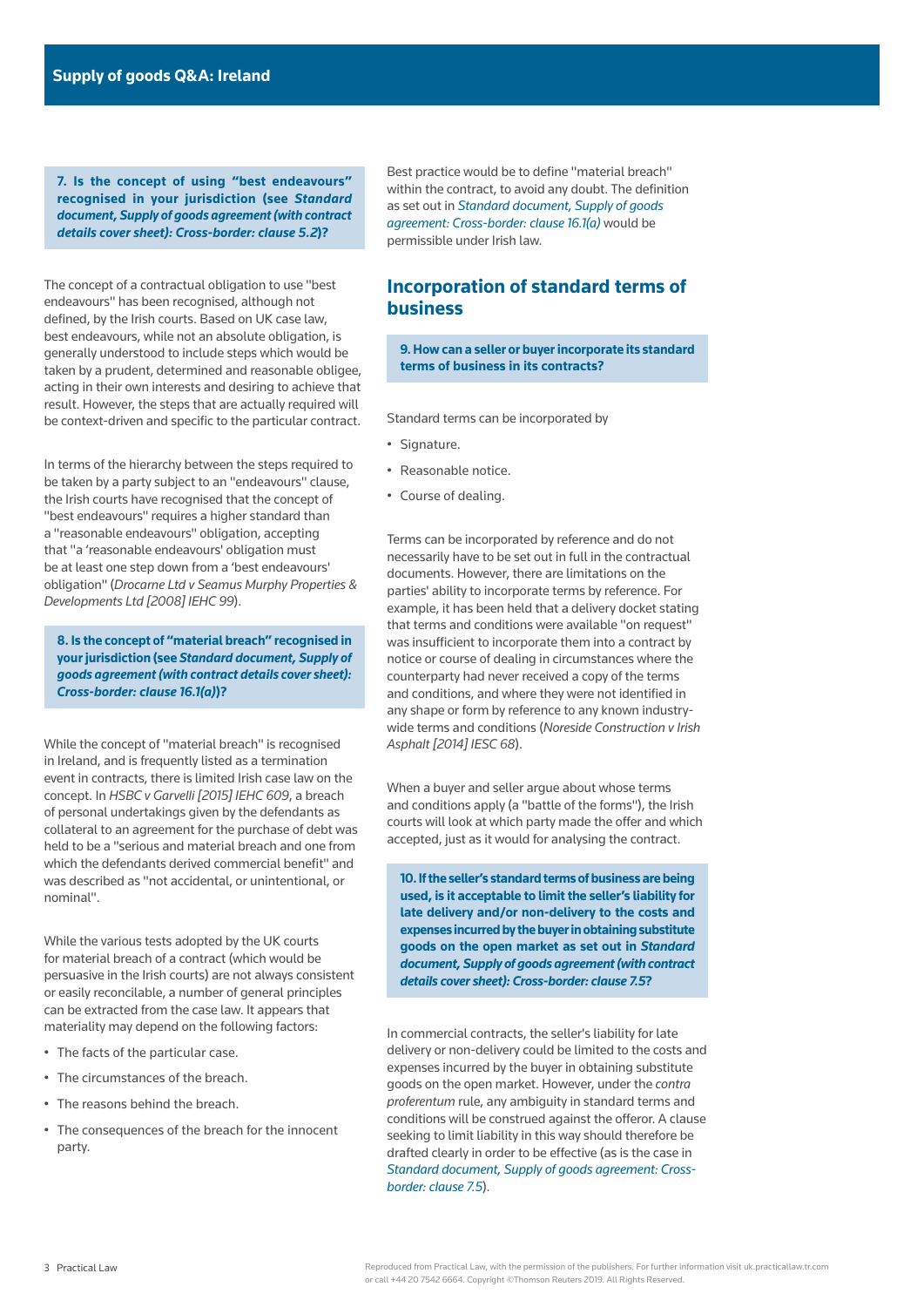# **Pre-contractual misrepresentation**

### **11. Can a seller be held liable for pre-contractual misrepresentation?**

A misrepresentation occurs when one party presents a statement which is not true, which is intended to induce the other to enter into a contract.

If the trader makes a pre-contractual statement or misrepresents any fact through its conduct in relation to the contract before it is entered into, a misrepresentation may occur. Such a representation may or may not be intended to form part of the contract. If it is not so intended, it is treated as a mere representation. If it is intended to form part of the contract, it will be treated as a contractual term. The consumer's remedies vary, depending on whether the representation is a mere representation or a contractual term.

### **Mere representation**

If the representation induced the counterparty to enter into the contract, but it does not form part of the contract, the counterparty may be entitled to the following remedies:

- To recover damages for misrepresentation under common law or statute.
- To rescind the contract if there was a defect in the formation of the contract.

If the claim is successful, the counterparty is treating the contract as if it never existed and the contract would be considered to have been void from the start. As the contract is treated as if it never existed, the counterparty loses the right to claim for damages for breach.

### **Contractual term**

If the contractual term has been incorporated into the contract, the counterparty may be entitled to the following remedies:

- Damages for breach of contract.
- Rescission for breach of contract.

In respect of damages for breach of contract, this differs from the right to damages for mere representation, as there is no need to prove fraud or negligence.

In respect of rescission, this involves an allegation that there was a defect in the performance of the contract and the existence of that type of defect does not lead to the conclusion that the contract should be treated as if it never existed. As such, a counterparty who rescinds for breach may also recover damages.

The SGSSA extends the common law principles in relation to misrepresentation in connection with the sale of goods and supply of services. Section 45 of the SGSSA entitles the person to a statutory right of damages for misrepresentation in circumstances where they entered into a contract after a misrepresentation had been made and suffered a loss as a result. The liability arises even if the misrepresentation was not made fraudulently by the trader, unless the trader proves that it has reasonable grounds to believe and did believe up to the time the contract was made that the representation was true.

Section 45 of the SGSSA can be disapplied, provided that it is fair and reasonable to do so (if not, the relevant provision will be unenforceable).

**12. Can statements made by sales staff or in promotional literature be construed as terms of a contract for which a seller may be held liable?**

Pre-contractual statements which are not recorded in the contract will often be excluded by virtue of the parol evidence rule (which states that extrinsic evidence cannot be used to vary the terms of a written contract). However, the application of this rule is a rebuttable presumption of fact, and as such the court may decide that an exception to the parol evidence rule applies if there has been a misrepresentation, and that the parties intended for the statements made to be incorporated into the contract for sale.

Based on previous cases, a buyer may have a claim in misrepresentation where they have relied on representations made by sales staff (*Lutton v Saville Tractors [1986] NI 327*), and may also have a claim where they have relied on statements in promotional literature.

**13. Are parties entering into a contract under any legal obligation of disclosure? Can silence constitute misrepresentation?**

A duty to disclose can arise in certain circumstances; for example:

- Where silence would distort a positive representation that has been made.
- Where material facts come to the notice of the party which falsify a representation previously made.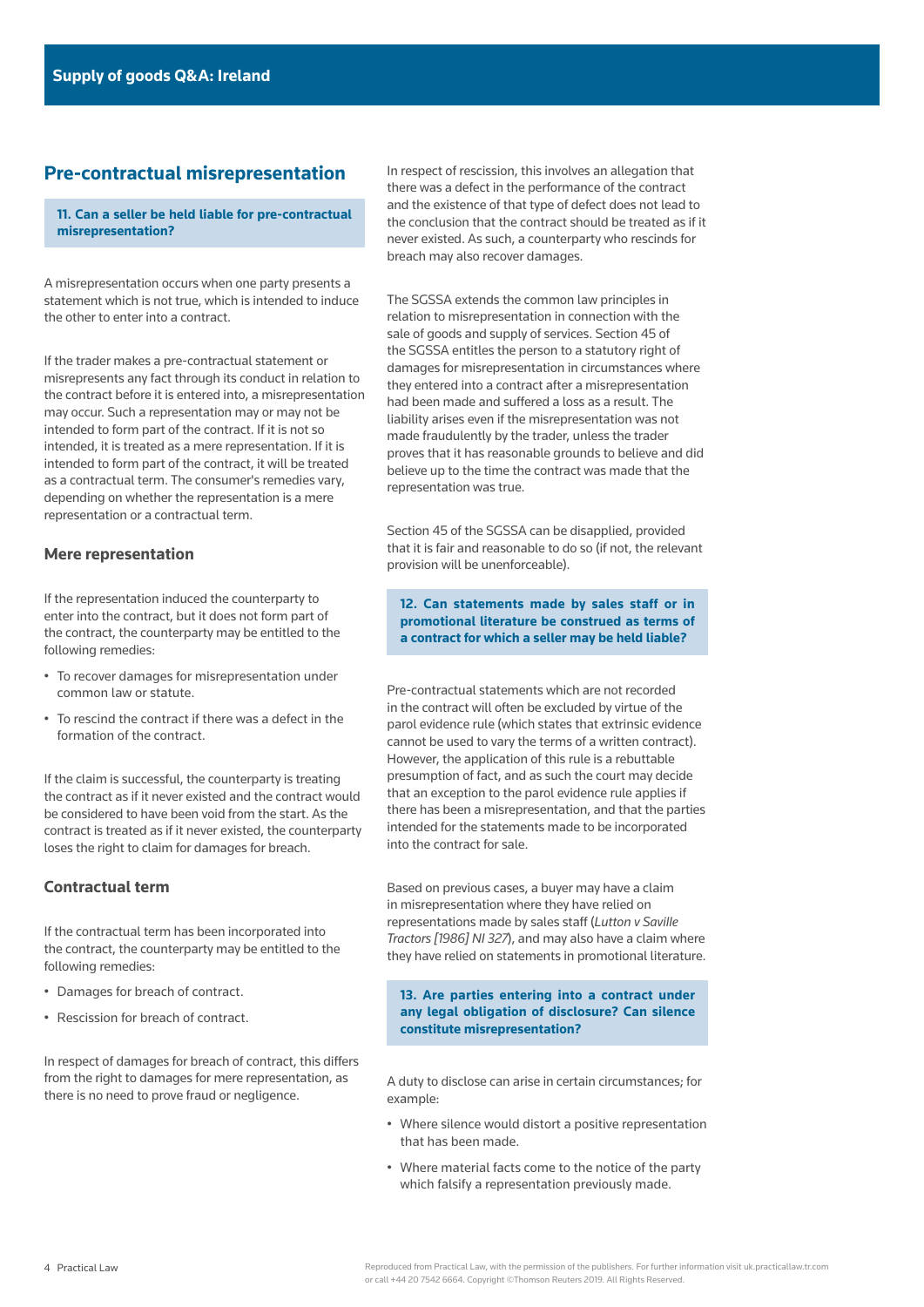As to whether silence can constitute misrepresentation, the general view in Ireland is that silence or failure to disclose a material fact may constitute a misrepresentation only in exceptional circumstances.

# **Main terms of a supply contract**

**14. Does national law imply any terms into businessto-business contracts for the supply of goods?**

The SGA and the SGSSA imply a number of terms into a contract for the sale of goods, including:

- **Title.** It is an implied condition that the seller has the right to sell the goods, and an implied warranty that the goods are free from any charge or encumbrance not disclosed to the buyer and that the buyer shall enjoy quiet possession of the goods (*section 12(1), SGA*).
- **• Description.** It is an implied condition that goods shall correspond with the description provided. If goods are sold by description and sample, it is not sufficient that the bulk of the goods correspond with the sample if the goods do not also correspond with the description (*section 13, SGA*).
- **• Merchantable quality.** It is an implied condition that the goods shall be of merchantable quality, unless:
	- defects have been specifically brought to the buyer's attention before the contract has been made; or
	- the buyer examines the goods before the contract has been made as regards defects which that examination ought to have revealed (*section 14(2), SGA*).
- **• Fit for purpose.** Where the seller sells goods in the course of a business and the buyer, expressly or by implication, makes known to the seller a particular purpose for which the goods are being purchased, there is an implied condition that the goods are reasonably fit for that purpose (whether or not that is a purpose for which those goods are commonly supplied). This condition is not implied where the circumstances show that the buyer does not rely, or that it is unreasonable for them to rely, on the seller's skill or judgement (*section 14(4), SGA*).
- **• Spare parts and servicing.** There is an implied warranty that spare parts and an adequate after sale service will be made available by the seller in such circumstances, and such period, as are stated in an offer, description or advertisement by the seller (whether on the manufacturer's or the seller's own behalf). If no period is stated, then it must be for a reasonable period (*section 12, SGSSA*).

**• Sale of motor vehicles.** Subject to certain exclusions, in every contract for the sale of a motor vehicle (except where the buyer is a person whose business it is to deal in motor vehicles) there is an implied condition that at the time the vehicle is delivered under the contract it is free from any defect which would render it a danger to the public, including to persons travelling in the vehicle (*section 13, SGSSA*).

**15. In your jurisdiction, what terms may be implied by law in relation to a sale of goods by sample?**

There is an implied condition that if goods are sold by description and sample, it is not sufficient that the bulk of the goods correspond with the sample if the goods do not also correspond with the description (*section 13, SGA*). If this condition is breached, the purchaser may reject the goods and seek the purchase price back.

**16. What liability exists for breach of an express term of a contract?**

The liability for breaching an express term of a contract varies depending on the nature of that term (namely, whether it is a condition, warranty or an innominate term). The main remedy for breach of contract is to sue for damages.

### **Conditions**

A condition is a fundamental term of the contract that goes to its root. Breach of a condition is known as a repudiatory breach, and the innocent party is entitled either to:

- Terminate the contract (irrespective of whether it is prejudiced or not by the breach), not pay the contractual amount and/or sue for damages.
- Affirm the breach and claim for breach of contract.

### **Warranties**

A warranty is a contractual term which is less important than a condition. A warranty is a statement about a factual matter which one party makes in the contract. Breach of a warranty does not entitle the innocent party to terminate the contract or treat it as discharged: rather, it only has the right to sue for damages and other remedies consistent with the contract remaining in place.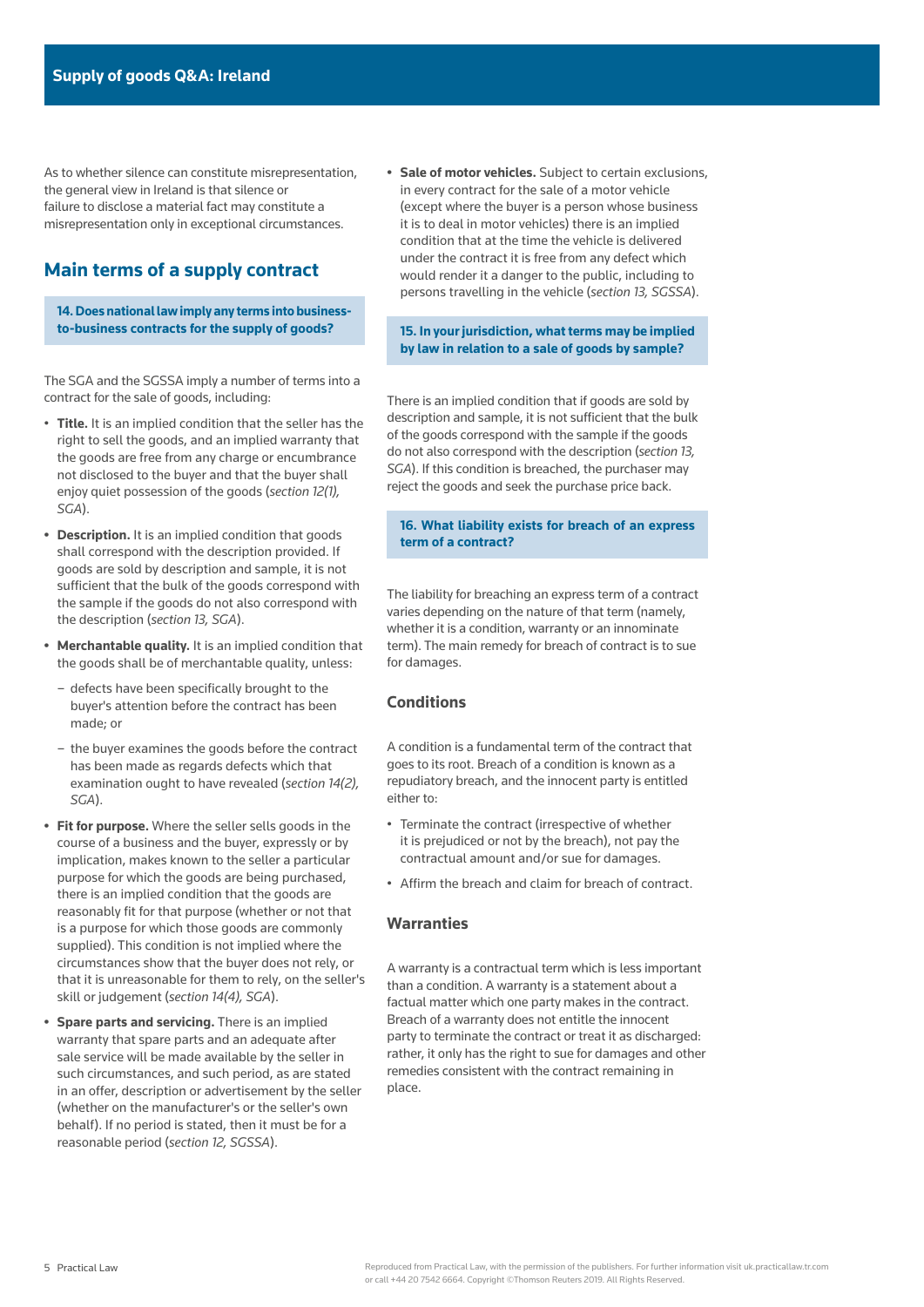#### **Innominate terms**

A term is considered to be an innominate term if the remedy for its breach depends on the effect of the breach at the time the breach occurred. It is generally considered to be a type of "no man's land" between a condition and a warranty.

A term is likely to be considered to be innominate if the contract was silent as to the nature of the term at the time the contract was formed because the consequences of the breach would vary from trivial to serious. If the effect of the breach is substantially to deprive the innocent party of the whole benefit of the contract then it will be a serious breach of the innominate term, and the remedy will be for breach of condition. If this is not the case, then the remedy will be for breach of warranty.

### **17. What liability exists for breach of an implied term of a contract?**

Breach of an implied term is a breach of the contract for which the consumer will have both a statutory and common law remedy.

The SGA and the SGSSA imply a number of terms into a contract for the sale of goods (see *Question 14*).

The remedies available for breach of such an implied term will depend on whether that term is a condition or a warranty (see *Question 16*). All of these implied terms are treated as conditions under Irish law, except:

- The warranties as to implied encumbrances and charges in respect of the goods (*section 12, SGA*).
- The warranty with respect to spare parts and servicing (*section 12, SGSSA*).

Breach of a condition may give the consumer the right to terminate the contract, reject the goods and sue for damages. Section 53 of the SGA makes it clear that breach of a warranty gives the consumer the right to sue for damages, but not the right to reject the goods and treat the contract as repudiated.

# **Performance obligations**

**18. Does national law imply any terms into a contract in relation to price? Can a seller increase the price after the contract has been made?**

The price in a contract for sale may be:

- Fixed by the contract.
- Fixed at a later date in a manner agreed in the contract.
- Determined by the course of dealing between the parties.

(*Section 8, SGA.*)

In cases where the price is not determined in any of those three ways, the buyer must pay a "reasonable price". A reasonable price is a question of fact dependent on the circumstances of each case.

Unless otherwise agreed, the expenses of and incidental to putting the goods into a deliverable state must be borne by the seller (*section 29(5), SGA*). It is therefore important for a supplier to have an express provision in its terms and conditions which sets out what items are covered in the price.

A party to an agreement will only be able to amend the price after the contract has been made if the agreed contract contains a provision allowing them to make such an amendment, or if the contract is amended by agreement between the parties, in accordance with its terms.

**19. What import licences or other consents may be required when:** 

- **importing goods into your jurisdiction; and**
- **exporting goods from your jurisdiction?**  • **Which party usually bears the costs of obtaining these (see** *[Standard document,](https://uk.practicallaw.thomsonreuters.com/w-010-9073)   [Supply of goods agreement \(with contract](https://uk.practicallaw.thomsonreuters.com/w-010-9073)  [details cover sheet\): Cross-border: clause 6.8](https://uk.practicallaw.thomsonreuters.com/w-010-9073)***)?**

### **Importing**

A customs declaration must be completed for the Revenue Commissioners (Revenue) in respect of goods imported from outside the EU. Some goods may also require an import licence due to EU import restrictions such as quantitative restrictions.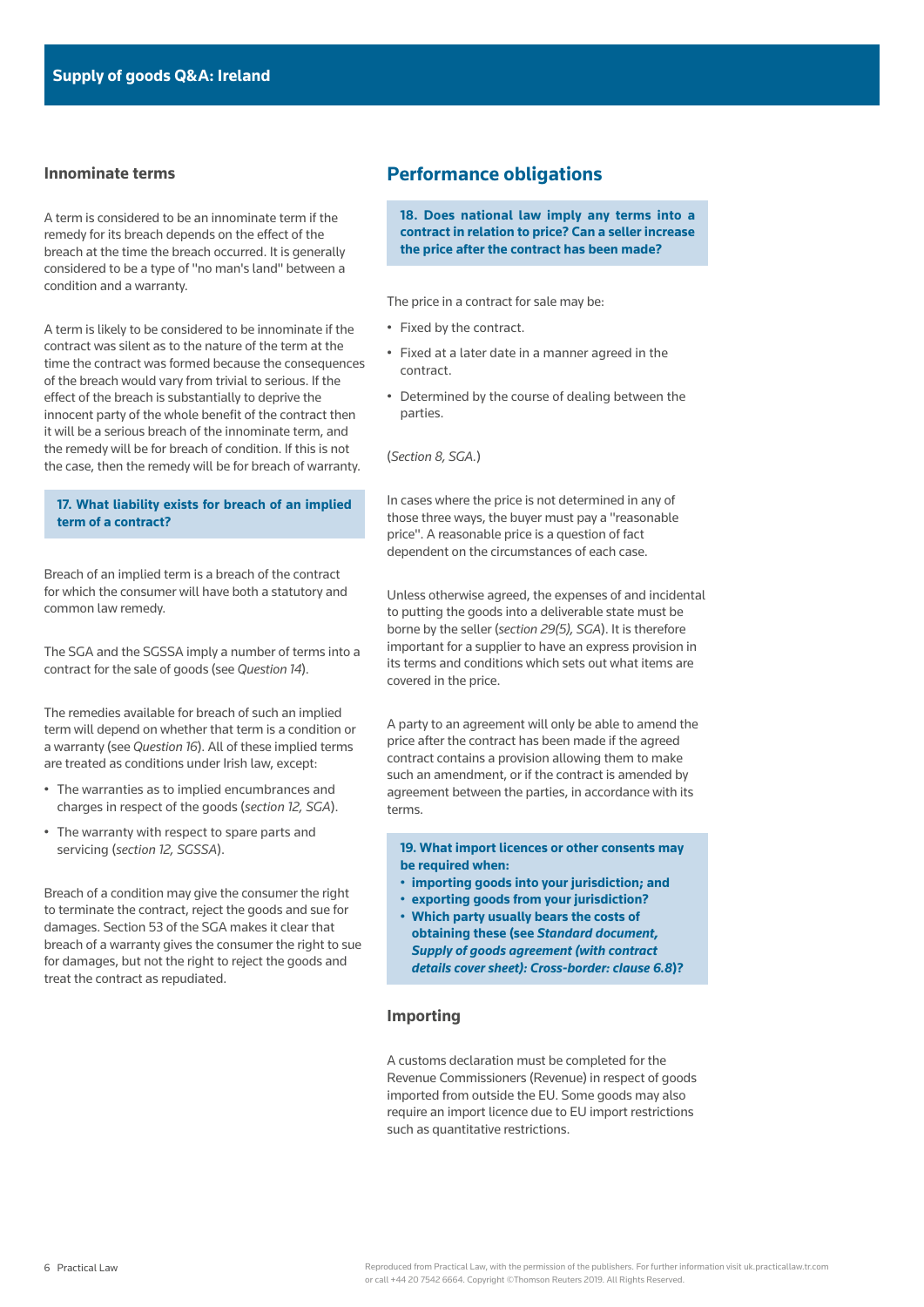### **Exporting**

A customs declaration must be completed for Revenue in respect of goods exported outside the EU.

An export licence may also be required, depending on what goods are being supplied, and where and to whom they are supplied.

An end-use certificate is sometimes required as part of the export licence, most notably where the potential exports are to EU-sanctioned countries or to military/ security related end-users, or where the exports fall within the scope of the EU military list.

The bearer of costs for obtaining any import or export documentation is a matter for negotiation between the parties.

**20. In the absence of a specific clause in the contract, will the price of goods be inclusive or exclusive of any VAT or service tax, see** *[Standard](https://uk.practicallaw.thomsonreuters.com/w-010-9073)  [document, Supply of goods agreement \(with contract](https://uk.practicallaw.thomsonreuters.com/w-010-9073)  [details cover sheet\): Cross-border: clause 11.2](https://uk.practicallaw.thomsonreuters.com/w-010-9073)***?**

If there is no specific clause in the contract, the price of goods may be deemed to be inclusive of any VAT or service tax.

**21. Can the parties include a clause in the contract that provides for the seller to be able to invoice the buyer at any time after the seller is ready and willing to deliver the goods as set out in** *[Standard](https://uk.practicallaw.thomsonreuters.com/w-010-9073)  [document, Supply of goods agreement \(with contract](https://uk.practicallaw.thomsonreuters.com/w-010-9073)  [details cover sheet\): Cross-border: clause 11.3](https://uk.practicallaw.thomsonreuters.com/w-010-9073)***?**

Parties can include a clause which sets out the procedures for invoicing, payment and delivery of goods, as set out in *[Standard document, Supply of goods](https://uk.practicallaw.thomsonreuters.com/w-010-9073)  [agreement: Cross-border: clause 11.3](https://uk.practicallaw.thomsonreuters.com/w-010-9073)*.

However, the default position is that, unless otherwise agreed, delivery of the goods and payment of the price are concurrent conditions (that is to say, the seller must be ready and willing to give possession of the goods to the buyer in exchange for the price, and the buyer must be ready and willing to pay the price in exchange for possession of the goods) (*section 28, SGA*).

**22. Does national law imply any obligations into a supply of goods agreement in relation to payment by the buyer?**

Unless otherwise agreed, delivery of the goods and payment of the price are concurrent conditions; that is to say, the seller must be ready and willing to give possession of the goods to the buyer in exchange for the price, and the buyer must be ready and willing to pay the price in exchange for possession of the goods (*section 28, SGA*) (*see Question 21*).

**23. Does national law permit a seller to charge interest on late payment as set out in** *[Standard](https://uk.practicallaw.thomsonreuters.com/w-010-9073)  [document, Supply of goods agreement \(with contract](https://uk.practicallaw.thomsonreuters.com/w-010-9073)  [details cover sheet\): Cross-border: clause 11.5\(a\)](https://uk.practicallaw.thomsonreuters.com/w-010-9073)***?**

Under the European Communities (Late Payments in Commercial Transactions) Regulation (580/2012), interest is generally payable on late payments made under contracts for the supply of goods. Broadly, interest runs from:

- The day after the agreed date of payment.
- If no date has been agreed, from 30 days after the later of:
- the date when the service was rendered or the goods were delivered; and
- the date when the buyer was notified of the contract price.

The rate of interest should not be so high that it falls foul of the common law rules on penal contractual provisions (these are that, if the rate amounts to a penalty for nonpayment it will be void). The courts will look at whether the clause was commercially justifiable, and whether its dominant purpose was to compensate the innocent party for a breach or deter the buyer from committing that breach (*ACC Bank plc v Friends First Managed Pensions Funds [2012] IEHC 435*).

**24. Does the seller have the right under national law to sue the buyer for the price of the goods if they are not paid for by the payment date specified in the contract (see** *[Standard document, Supply of](https://uk.practicallaw.thomsonreuters.com/w-010-9073)  [goods agreement \(with contract details cover sheet\):](https://uk.practicallaw.thomsonreuters.com/w-010-9073)  [Cross-border: clause 11.4\)](https://uk.practicallaw.thomsonreuters.com/w-010-9073)***?**

Where the buyer wrongfully neglects or refuses to pay for the goods according to the terms of the contract, the seller may take an action against the buyer for the price of the goods.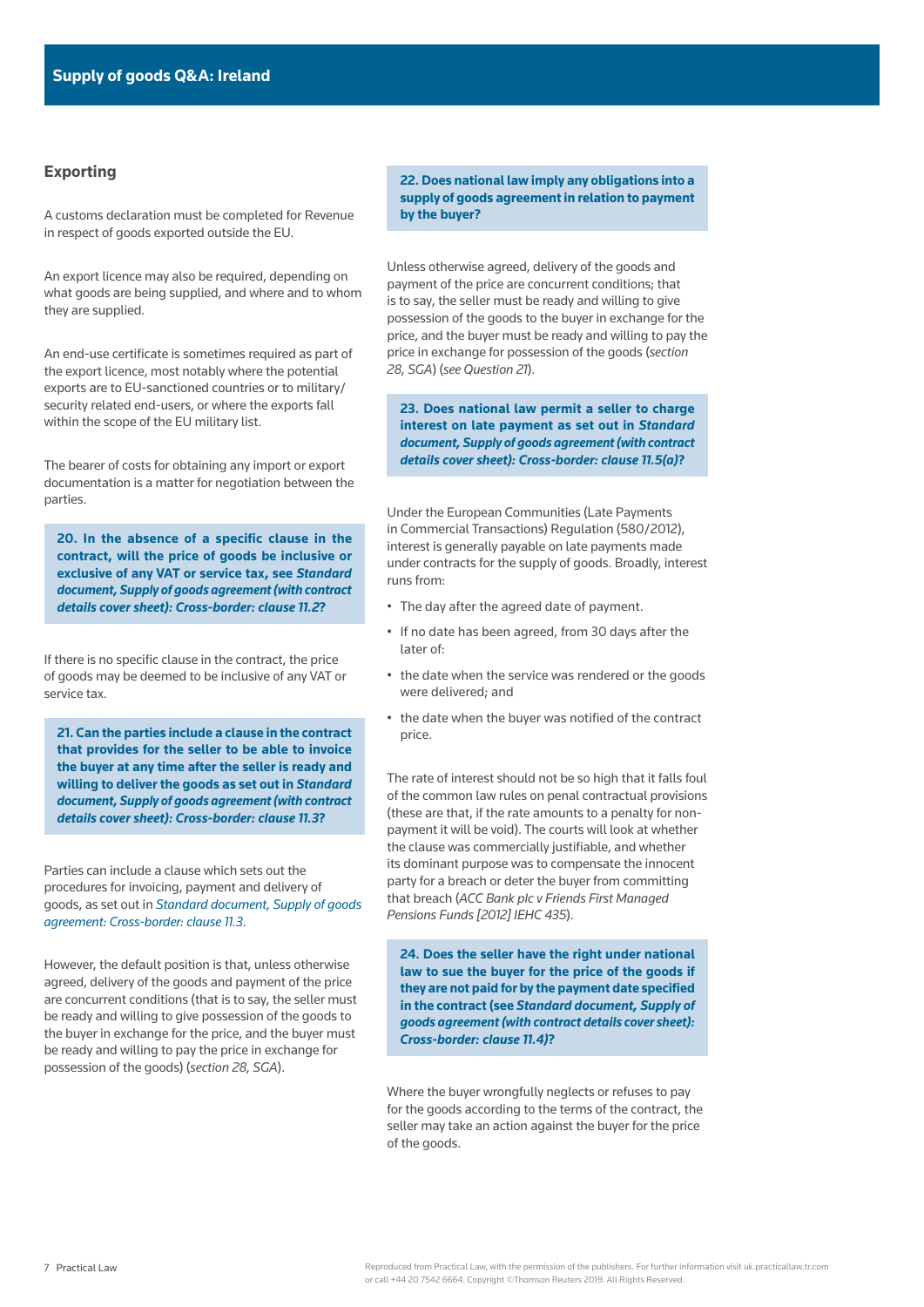The seller may also take an action against the buyer for the price of the goods where, under the contract for sale, the price is payable on a certain day irrespective of delivery, and the buyer wrongfully neglects or refuses to pay that price (*section 49, SGA*).

**25. Is set-off permitted in your jurisdiction (see**  *[Standard document, Supply of goods agreement:](https://uk.practicallaw.thomsonreuters.com/w-010-9073)  [Cross-border \(with contract details cover sheet\):](https://uk.practicallaw.thomsonreuters.com/w-010-9073)  [clause 11.6](https://uk.practicallaw.thomsonreuters.com/w-010-9073)***)? If not, is there any concept which is broadly similar or equivalent and could be referred to in the contract?**

Legal and equitable set-off are both permitted in Ireland.

Legal set-off must be pleaded or arise from contract, and can arise where debts are:

- Due and payable.
- Liquidated.
- Ascertainable with some certainty.

Equitable set-off arises where one party's claim and the other party's cross-claim in an action are so closely connected that it would be manifestly unjust to enforce the one without taking the other into account. The sum need not be liquidated, but merely a claim for loss and damage.

Parties may wish to incorporate contractually a right to set off a debt against monies owing to them. Alternatively, a party may also restrict the counterparty's right to set-off within the terms of the contract. The exclusion of a right of set-off is legal and not contrary to public policy, provided that clear wording is used.

### **26. Please state how delivery is defined under the laws of your jurisdiction?**

There is no definition of delivery in Irish law. However, as noted in *Question 21*, unless otherwise agreed, delivery of the goods and payment of the price are concurrent conditions. The seller must therefore be ready and willing to give possession of the goods to the buyer in exchange for the price, and the buyer must be ready and willing to pay the price in exchange for possession of the goods (*section 28, SGA*).

**27. Does national law imply any obligations into a supply of goods agreement in relation to delivery of the goods by the seller?**

The parties to a goods contract will generally agree terms for delivery. In default of contractually agreed terms, the following provisions apply:

- **Place of delivery.** Whether it is for the buyer to take possession of the goods or for the seller to send them to the buyer depends on the express or implied terms of the contract. In default of an agreement, the place of delivery is generally the seller's place of business (or their residence, if they do not have a place of business).
- **Time of delivery.** Where the contract does not fix a time for delivering the goods, the seller must send the goods within a reasonable time. A reasonable time is a question of fact.
- **• Cost of delivery.** Unless otherwise agreed, the expenses of, and incidental to, delivery must be borne by the seller.

#### (*Section 29, SGA.*)

The following additional provisions apply in relation to the delivery of goods:

- **• Third party possession.** Where the goods are in the possession of a third party at the time of sale, there is no delivery by the seller to the buyer until the third party acknowledges to the buyer that they hold the goods on the buyer's behalf.
- **• Reasonable hour.** Delivery by the seller may be treated as ineffectual unless it is made at a reasonable hour. What constitutes a reasonable hour is a question of fact.

#### (*Section 29, SGA.*)

Where the goods delivered have not been previously examined by the buyer, the buyer is not deemed to have accepted them unless and until the buyer has had a reasonable opportunity of examining them for the purpose of ascertaining whether they are in conformity with the contract. Unless otherwise agreed, the goods remain at the seller's risk until they are transferred to the buyer; however, after they have been transferred to the buyer, the goods are at the buyer's risk whether delivery has been made or not (*section 20, SGA*).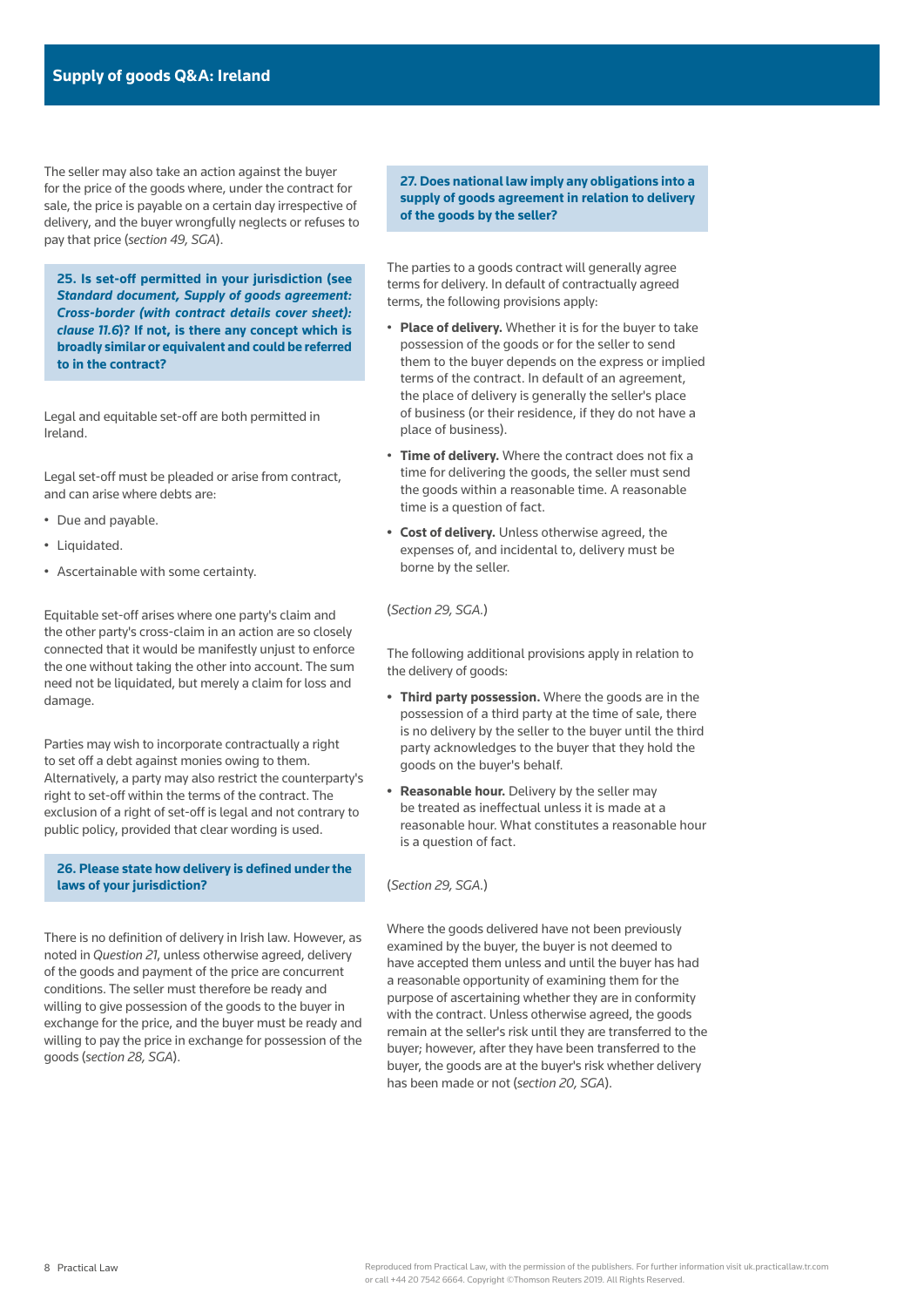**28. Please set out what laws in your jurisdiction may apply to the sale and supply of goods with delivery by instalments (see** *[Standard document,](https://uk.practicallaw.thomsonreuters.com/w-010-9073)  [Supply of goods agreement \(with contract details](https://uk.practicallaw.thomsonreuters.com/w-010-9073)  [cover sheet\): Cross-border: clause 7.8](https://uk.practicallaw.thomsonreuters.com/w-010-9073)***).**

The buyer of goods is not bound to accept delivery of goods by instalments, unless it has been agreed that delivery will be made in that way (*section 31(1), SGA*).

Where it has been agreed that delivery will take place in instalments to be separately paid for, and where there is a breach of this agreement (either by the buyer for failing to pay for the goods or to take delivery, or by the seller to fail to deliver the goods on time), it will depend on the terms of the agreement and the circumstances of the case whether the breach is:

- A repudiation of the whole contract.
- A severable breach giving rise to a claim for compensation, but not a right to treat the whole contract as repudiated.

(*Section 31(2), SGA.*)

**29. Is the concept of "time is of the essence" understood in your jurisdiction? Please also consider the validity of** *[Standard document, Supply](https://uk.practicallaw.thomsonreuters.com/w-010-9073)  [of goods agreement \(with contract details cover](https://uk.practicallaw.thomsonreuters.com/w-010-9073)  [sheet\): Cross-border: clauses 7.4, 11.4 and 16.2](https://uk.practicallaw.thomsonreuters.com/w-010-9073)* **in relation to this question.**

The concept of "time is of the essence" is understood in Ireland. Time is not generally considered to be of the essence unless a contract makes it so. However, where a contract does not stipulate whether or not time is of the essence, the court will consider whether there is anything in the circumstances that would make it inequitable to treat time as a non-essential element of the contract.

Where a clause making "time of the essence" is included in a contract, the Irish courts have strictly interpreted clauses of this nature. It has been held in the past that any failure to perform the relevant obligation within the time stipulated in a "time of the essence" clause can render a contract voidable (see, for example, *O'Connor v Coady [2004] 3 IR 271*).

**30. In relation to contractual obligations (that is, the buyer paying for the goods and the seller delivering the goods) even if the contract does not expressly state it:**

- **• Is time for performance normally considered to be fundamental to the contract?**
- **• Can a party terminate the contract for failure of the other party to perform the obligations within a specified time?**

Unless otherwise agreed, time of performance is not generally considered to be fundamental to a contract.

Where a contract does not specifically provide for a termination right due to delayed performance, it is possible that failure to perform obligations within a specified time could lead to termination for the following reasons:

- **• Repudiatory breach.** Where one of the parties to a contract breaches a term that deprives the other party of the benefit of the contract, they may be considered to have repudiated the contract, giving the other party a right to terminate. This right may be triggered if a delivery of goods or payment of a price is so delayed as to deprive the other party of the benefit of the contract. However, this would depend on the circumstances of each case, and there is no specified time after which any goods contract would be considered to have been repudiated.
- **• Breach of implied condition.** Where a condition is implied into a contract, by virtue of the SGA, the SGSSA or otherwise, its breach may be considered to be a fundamental breach, giving the other party a right to terminate. It has previously been held that failure to deliver on an implied contractual obligation within a reasonable time was a fundamental breach, allowing for a right of termination (*Dundalk Shopping Centre v Roof Spray Ltd (21 March 1979), HC*).
- **• Implied right of termination.** Rights to terminate by notice or for fundamental breach may be implied in a contract (*Clarke v Kilternan Motor Co Ltd [1996] IEHC 39*). Therefore, even if there was no express termination right for delayed performance, a right to terminate by notice could be implied into the contract. This would assist the buyer in terminating the contract even where there was no express termination right.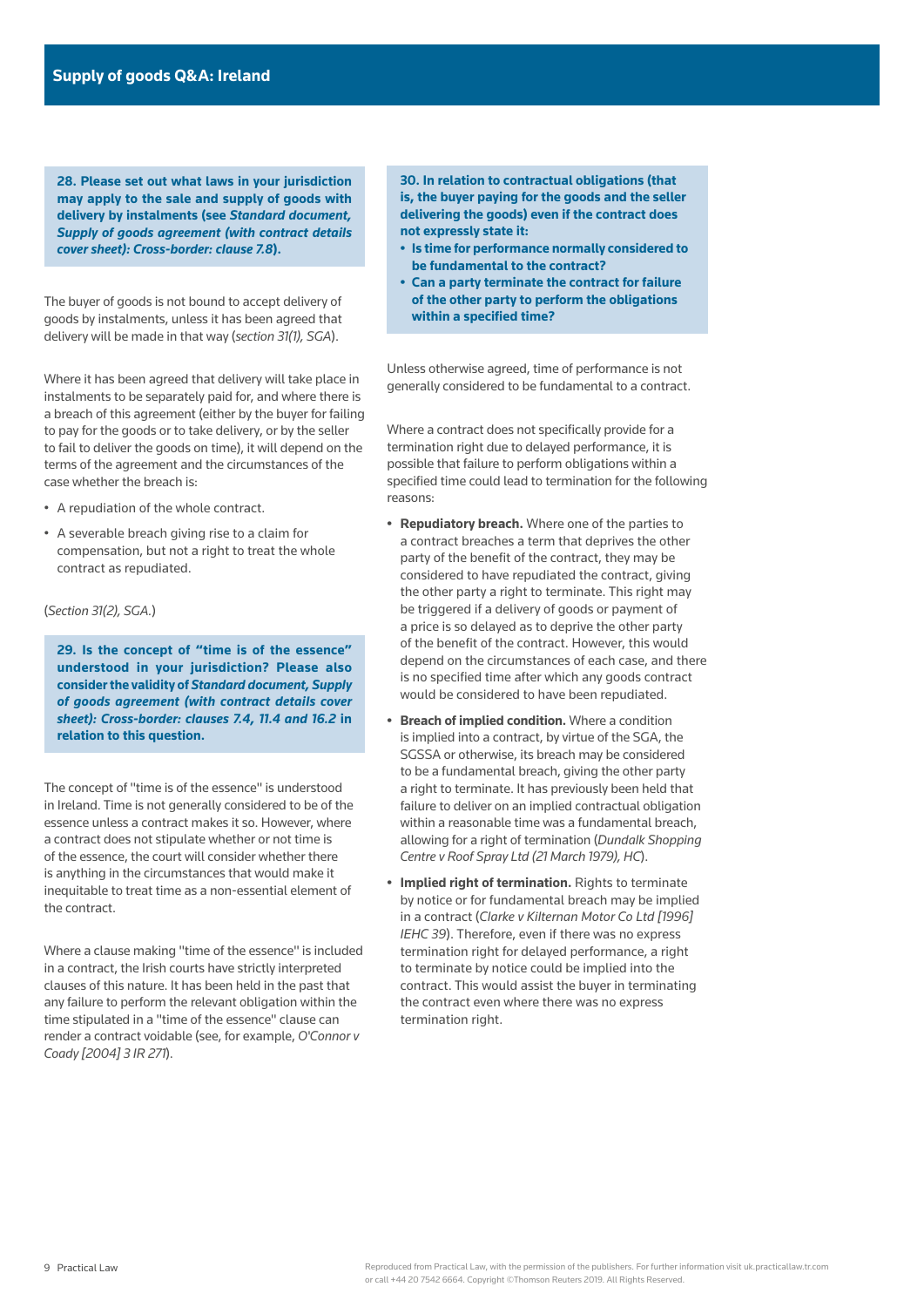**31. What remedies are available to a seller where the buyer fails to accept delivery under the laws of your jurisdiction? Would Standard document, Supply of goods agreement (with contract details cover sheet): Cross-border: clauses 7.6 and 11.3 be permitted in your jurisdiction?**

A buyer may be liable for any recoverable loss caused by their failure to accept delivery, and for reasonable charges for the care and custody of the goods (*section 37, SGA*). The seller may take an action against them in damages for non-acceptance (*section 50(1), SGA*).

If the failure to accept delivery amounts to a repudiation of the contract, the seller would also be entitled to terminate the contract and dispose of the goods elsewhere.

*[Standard document, Supply of goods agreement: Cross](https://uk.practicallaw.thomsonreuters.com/w-010-9073)[border: clauses 7.6](https://uk.practicallaw.thomsonreuters.com/w-010-9073)* and *[11.3](https://uk.practicallaw.thomsonreuters.com/w-010-9073)* are permissible in Irish law.

**32. Under the laws of your jurisdiction what remedies are available to a buyer against a seller for any delay in delivery? Would** *[Standard document,](https://uk.practicallaw.thomsonreuters.com/w-010-9073)  [Supply of goods agreement \(with contract details](https://uk.practicallaw.thomsonreuters.com/w-010-9073)  [cover sheet\): Cross-border: clause 7.5](https://uk.practicallaw.thomsonreuters.com/w-010-9073)* **be permitted in your jurisdiction?**

If a seller wrongfully neglects, or refuses, to deliver the goods to the buyer, the buyer may take an action against the seller for damages for non-delivery (*section 51, SGA*). If a delay in delivery caused loss to the buyer, the buyer could also take an action in damages for the loss suffered.

In addition to, or instead of, seeking damages, the buyer could also seek the following equitable remedies:

- Specific performance for the delivery of the goods.
- A mandatory injunction requiring delivery.
- Rescission, which "rewinds" the contract, seeking to put the parties back in the positions they were before the contract was made.
- Restitution of any money paid for the delivery of goods.

*[Standard document, Supply of goods agreement: Cross](https://uk.practicallaw.thomsonreuters.com/w-010-9073)[border: clause 7.5](https://uk.practicallaw.thomsonreuters.com/w-010-9073)* is permissible under Irish law.

**33. Under what circumstances does national law permit a buyer to reject goods? Can the right to reject be lost?**

A buyer may reject goods and treat the contract as repudiated where there has been a breach of a condition of the contract, but not where there has been a breach of a warranty (*section 53(1), SGA*) (see *Question 16*).

Buyers should be aware that section 11(3) SGA provides that where a contract is not severable, and the buyer has accepted the goods, or part of them, a breach of a condition may only be treated as a breach of a warranty and not as a ground for rejecting the goods (unless there is an express or implied term of the contract to the contrary). Some specific circumstances in which goods may be rejected are also set out in section 30 of the SGA, which states that:

- Where the seller delivers a quantity of goods less than the seller contracted to sell, the buyer may reject them. However, if the buyer accepts the goods as delivered, the buyer must pay for them at the contract rate.
- Where the seller delivers a larger quantity of goods than the seller is contracted to sell, the buyer may accept the goods included in the contract and reject the rest, or may reject all of the goods, but if the buyer accepts the whole of the goods delivered they must pay for them at the contract rate.
- Where the seller delivers the goods that the seller contracted to sell mixed with goods of a different description not included in the contract, the buyer may accept the goods which are in accordance with the contract and reject the rest, or they may reject the whole.

The right of rejection outlined above is subject to any usage of trade, special agreement or course of dealing between the parties.

**34. Does national law allow a seller to provide tolerance limits, permitting the seller to deliver less (or more) than the contract quantity?**

This is permitted under Irish law.

Section 30 of the SGA, details of which are set out in *Question 33*, specifies the consequences of delivering a quantity above or below the quantity for which the parties contracted, but does not set out any tolerance limits.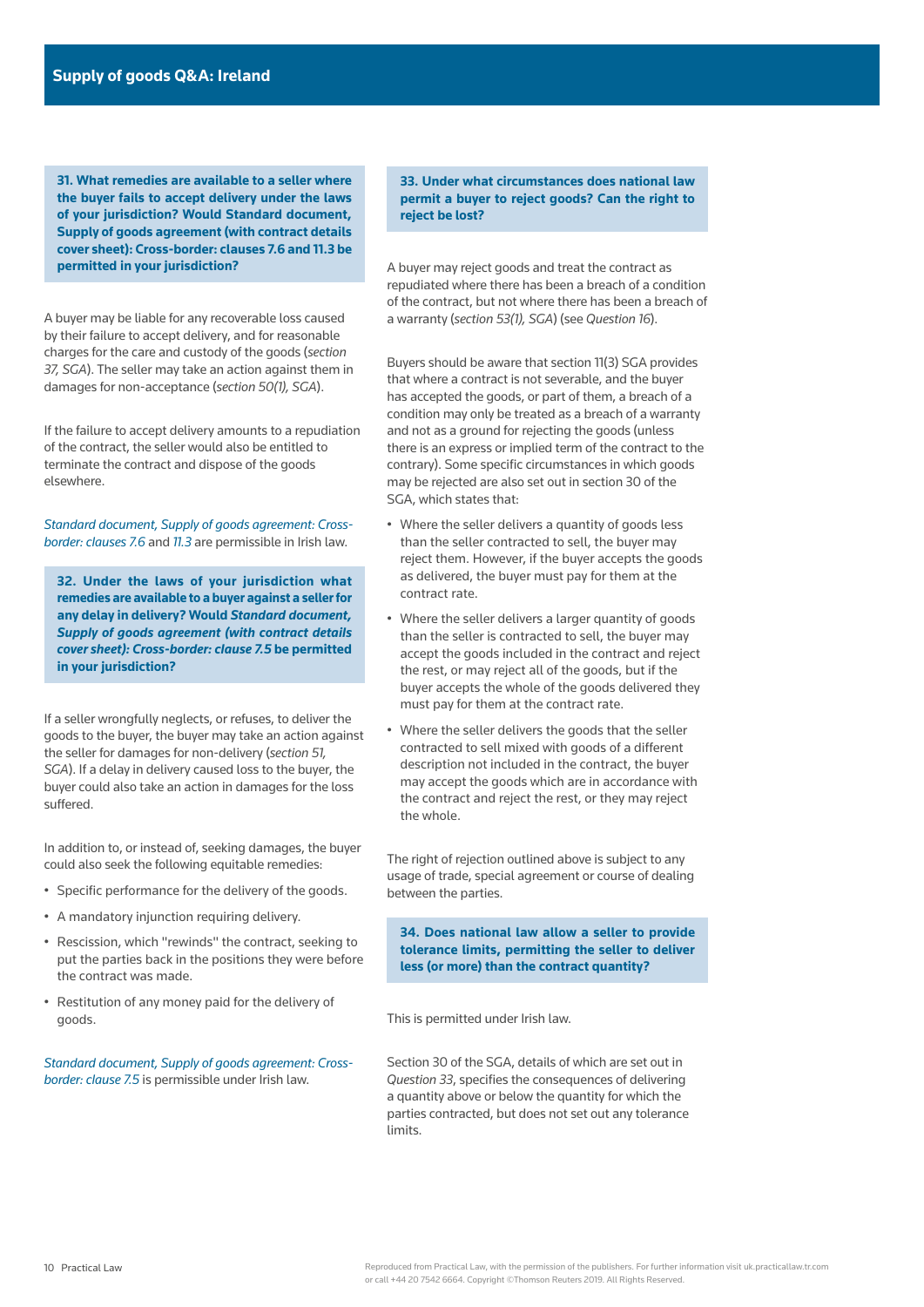However, these limits could be contractually agreed between the parties, or implied through a course of dealing between the parties. While there is no specific percentage excess or shortfall that would not be permitted under Irish law, the percentage should be reasonable, to ensure that it would not exempt the seller from their duty to perform the contract; if the percentage was so unreasonable as to deprive the buyer of the benefit of the contract, it might not be upheld by the courts.

# **Title**

**35. When does national law provide that title to and risk in goods will pass? Is a seller able to separate the passing of title and the passing of risks in the goods as set out in** *[Standard document, Supply of](https://uk.practicallaw.thomsonreuters.com/w-010-9073)  [goods agreement \(with contract details cover sheet\):](https://uk.practicallaw.thomsonreuters.com/w-010-9073)  [Cross-border: clauses 9.1](https://uk.practicallaw.thomsonreuters.com/w-010-9073)* **and** *[9.2](https://uk.practicallaw.thomsonreuters.com/w-010-9073)***?**

Title generally passes once payment has been made in full for the goods.

Unless otherwise agreed between the parties, the goods remain at the supplier's risk until title in the goods has been transferred (*section 20, SGA*). Where delivery has been delayed through the fault of either the buyer or seller, the goods are at the risk of the party in fault as regards any loss which might not have occurred but for that fault.

These provisions do not apply where the seller dispatches the goods to the buyer. Instead, the goods remain at the seller's risk until the buyer (or person indicated by the buyer for this purpose) takes physical possession of the goods. This provision is also excluded in the case where the goods are delivered to a carrier who was commissioned by the buyer for the purpose of carrying the goods and was not proposed by the seller. In this case, the goods are at the buyer's risk on delivery to the carrier.

Separation of the passing of title and the passing of risks in the goods as set out in *[Standard document, Supply](https://uk.practicallaw.thomsonreuters.com/w-010-9073)  [of goods agreement: Cross-border: clauses 9.1](https://uk.practicallaw.thomsonreuters.com/w-010-9073)* and *[9.2](https://uk.practicallaw.thomsonreuters.com/w-010-9073)* is permitted in Irish law.

**36. Can a seller elect to transfer title in the goods as set out in** *[Standard document, Supply of goods](https://uk.practicallaw.thomsonreuters.com/w-010-9073)  [agreement \(with contract details cover sheet\):](https://uk.practicallaw.thomsonreuters.com/w-010-9073)  [Cross-border: clause 9.5](https://uk.practicallaw.thomsonreuters.com/w-010-9073)* **so that the seller may sue the buyer where title has passed or the date for payment has passed but no payment has been made by the buyer?**

The parties are free to agree this type of clause under Irish law.

**37. To what extent is a retention of title clause as set out in** *[Standard document, Supply of goods](https://uk.practicallaw.thomsonreuters.com/w-010-9073)  [agreement \(with contract details cover sheet\): Cross](https://uk.practicallaw.thomsonreuters.com/w-010-9073)[border: clauses 9.2](https://uk.practicallaw.thomsonreuters.com/w-010-9073)* **and** *[9.3](https://uk.practicallaw.thomsonreuters.com/w-010-9073)* **(which seeks to provide protection to the seller for the price of the goods) valid under national law?**

Retention of title clauses can give sellers an effective remedy to reclaim goods in the event of non-payment or insolvency. A standard retention of title clause seeks to provide that a seller will retain title until it has received full payment for the goods. This clause should be supplemented with provisions which create the mechanics of repossession. Agreements sometimes also contain an "all monies clause", in which the seller maintains ownership of the goods supplied until the buyer has paid all outstanding debts owed to the seller.

Retention of title clauses must be drafted carefully, as an incorrectly worded clause can give rise to issues of whether security is created and needs registration. Key considerations include:

- Whether it is clearly set out what a buyer can do with the goods before their retrieval.
- Whether the goods must be stored in any particular way.

A retention of title clause as set out in *[Standard](https://uk.practicallaw.thomsonreuters.com/w-010-9073)  [document, Supply of goods agreement: Cross-border:](https://uk.practicallaw.thomsonreuters.com/w-010-9073)  [clauses 9.2](https://uk.practicallaw.thomsonreuters.com/w-010-9073)* and *[9.3](https://uk.practicallaw.thomsonreuters.com/w-010-9073)* would be valid under Irish law.

**38. Can the parties include a clause in the contract such that the seller is granted a licence to enter the buyer's premises to recover the goods where the buyer has not paid for them as set out in** *[Standard](https://uk.practicallaw.thomsonreuters.com/w-010-9073)  [document, Supply of goods agreement \(with contract](https://uk.practicallaw.thomsonreuters.com/w-010-9073)  [details cover sheet\): Cross-border: clause 9.4](https://uk.practicallaw.thomsonreuters.com/w-010-9073)***?**

Yes, a clause of this nature can be included. It would be important to include it to allow the seller to enter the buyer's premises to obtain the benefit of the retention of title clause and recover the goods without committing trespass.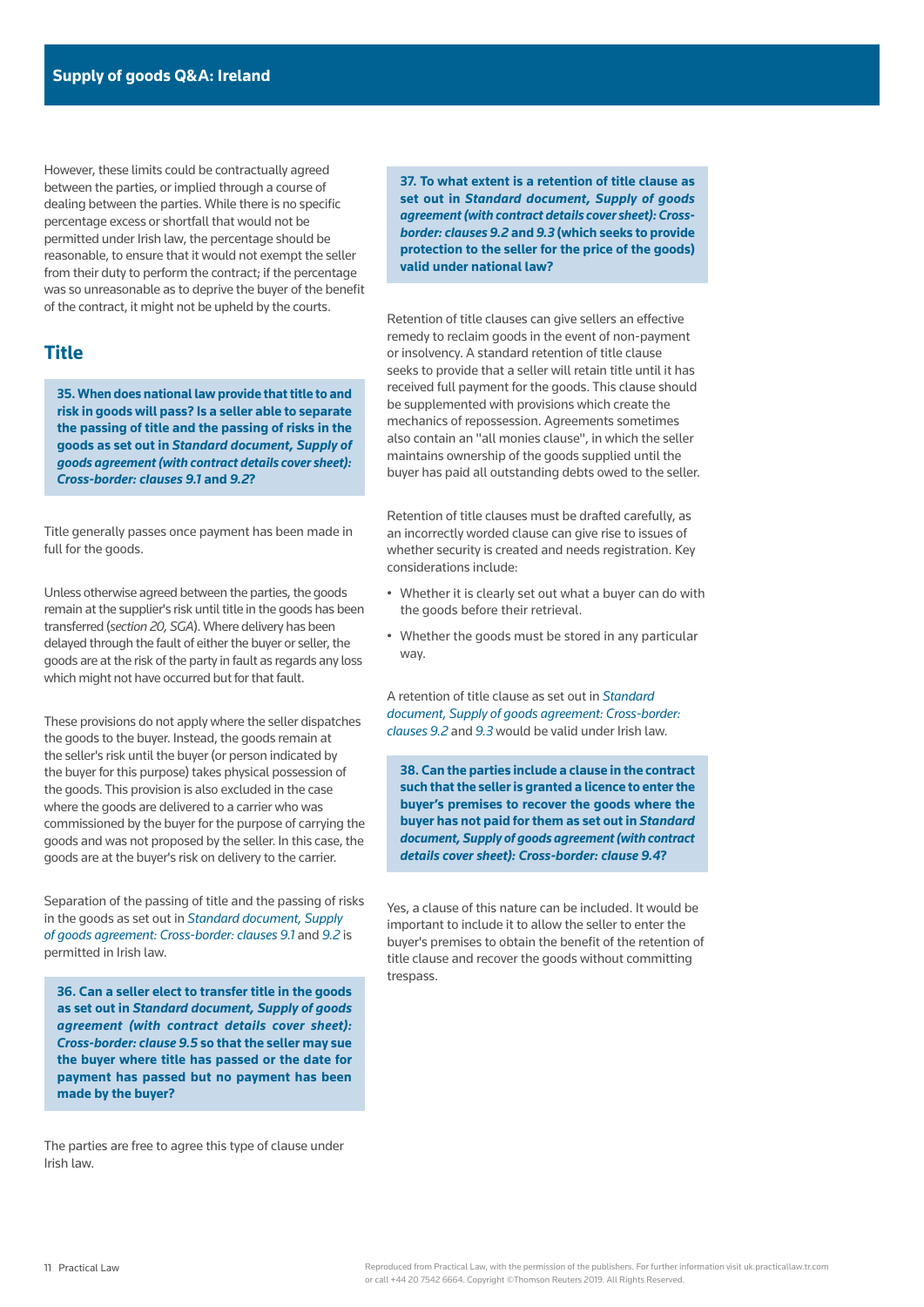**39. Would the seller still be able to obtain possession of the goods from the buyer as set out in** *[Standard document, Supply of goods agreement](https://uk.practicallaw.thomsonreuters.com/w-010-9073)  [\(with contract details cover sheet\): Cross-border:](https://uk.practicallaw.thomsonreuters.com/w-010-9073)  [clause 9.4](https://uk.practicallaw.thomsonreuters.com/w-010-9073)* **if the buyer was in financial difficulties or became insolvent?**

In principle, the seller would still be able to obtain possession of any goods subject to a valid retention of title clause even if the buyer was in financial difficulties or became insolvent, as set out in *[Standard document,](https://uk.practicallaw.thomsonreuters.com/w-010-9073)  [Supply of goods agreement: Cross-border: clause 9.4](https://uk.practicallaw.thomsonreuters.com/w-010-9073)*, as those goods would not be beneficially owned by the buyer. However, depending on the circumstances, there may be restrictions on taking court cases to retrieve possession of the goods from a company in financial difficulties. For example, section 520 of the Companies Act sets out broad restrictions that prevent cases being taken against companies in examinership.

# **Termination**

**40. In your jurisdiction, can the parties terminate the agreement for all the reasons set out in** *[Standard](https://uk.practicallaw.thomsonreuters.com/w-010-9073)  [document, Supply of goods agreement \(with contract](https://uk.practicallaw.thomsonreuters.com/w-010-9073)  [details cover sheet\): Cross-border: clause 16](https://uk.practicallaw.thomsonreuters.com/w-010-9073)***?**

While there is no automatic legal right to terminate a contract for the reasons set out in *[Standard document,](https://uk.practicallaw.thomsonreuters.com/w-010-9073)  [Supply of goods agreement: Cross-border: clause 16](https://uk.practicallaw.thomsonreuters.com/w-010-9073)*, there is nothing to prevent parties from contractually agreeing termination rights for the reasons set out in that clause.

**41. What other rights of termination, if any, could the parties have under the laws of your jurisdiction in addition to those set out in** *[Standard document,](https://uk.practicallaw.thomsonreuters.com/w-010-9073)  [Supply of goods agreement \(with contract details](https://uk.practicallaw.thomsonreuters.com/w-010-9073)  [cover sheet\): Cross-border: clause 16](https://uk.practicallaw.thomsonreuters.com/w-010-9073)***?**

Other rights of termination under Irish law include:

- **• Breach of a condition.** Where a condition expressly agreed between parties or implied by statute has been breached, a party has the right to end the contract.
- **• Fundamental breach.** This is a breach that goes to the root of the contract so as to deprive the innocent party of the commercial benefits envisaged. In these circumstances, the innocent party has the right to end the contract.
- **• Repudiatory breach.** This is almost identical to a fundamental breach but involves the decision by one party that they will not perform their contractual obligations. In these circumstances, the other party has the right to end the contract.
- **• Doctrine of frustration.** Where a contract has been frustrated (that is, the parties can no longer fulfil their contractual obligations as a result of unforeseen circumstances) a party will be able to terminate the contract (*Ringsend Property Ltd v Donatex Ltd*).
- **• Termination by agreement.** The parties may expressly, in the agreement, reserve the right to terminate the contract, and decide on which grounds this can arise.

# **Excluding liability**

**42. To what extent does national law permit the use of terms which limit or exclude the liabilities of a party to a business-to-business contract for the sale of goods? Consider in particular the following and** *[Standard document, Supply](https://uk.practicallaw.thomsonreuters.com/w-010-9073)  [of goods agreement \(with contract details cover](https://uk.practicallaw.thomsonreuters.com/w-010-9073)  [sheet\): Cross-border: clause 14](https://uk.practicallaw.thomsonreuters.com/w-010-9073)***:**

- **• Excluding or limiting liability with respect to a breach of an express contract term.**
- **• Excluding or limiting liability with respect to a breach of an implied contract term for example, description, quality, fitness for purpose title.**
- **• Excluding or limiting liability for a particular type of loss, for example, death or personal injury.**
- **• Setting out an overall cap on liability (see**  *[Standard document, Supply of goods](https://uk.practicallaw.thomsonreuters.com/w-010-9073)  [agreement \(with contract details cover sheet\):](https://uk.practicallaw.thomsonreuters.com/w-010-9073)  [Cross-border: clause 14.2\(b\)](https://uk.practicallaw.thomsonreuters.com/w-010-9073)***).**
- **• Restricting remedies or imposing procedural and evidential restrictions.**
- **• Excluding or limiting liability for defective products under product liability laws.**
- **• Excluding or limiting liability for**
- **misrepresentation (if applicable).**
- **• Excluding or limiting liability to third parties.**

National law deals with these terms in the following ways:

- **• Express contract term.** Liability can be limited or excluded. However, if the exclusion would negate the main purpose of the contract, it may not be upheld.
- **• Implied contract term.** A contract purporting to vary the implied condition as to title set out in section 12 of the SGA is void (*section 55(3), SGA*). The terms implied into contracts by sections 13 to 15 of the SGA can be exempted in business to business contracts, provided that it is shown that the exemption is fair and reasonable (*section 55(4), SGA*) (see *Question 14*). For factors in establishing what is fair and reasonable, see *Question 43*.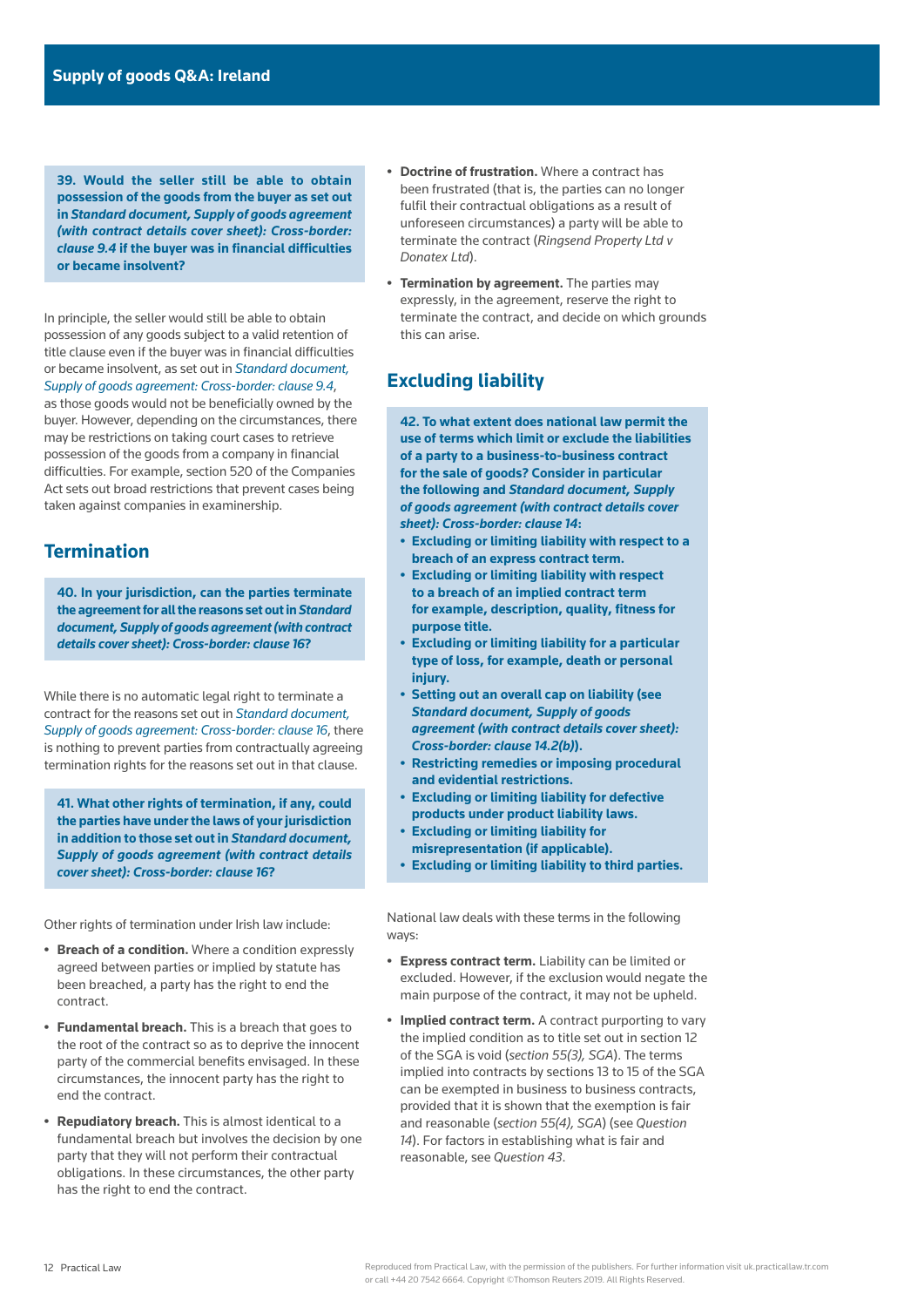- **• Cap on liability.** It is common to set a cap on liability. However, if the clause effectively excludes all liability it may not be upheld. If the clause is ambiguous and is contained in standard terms and conditions then it may fall foul of the contra proferentumrule, under which any ambiguity in standard terms and conditions will be construed against the offeror.
- **• Death or personal injury.** Under the Unfair Terms in Consumer Contracts Regulations 1995, in a business to consumer contract a term which has the object or effect of excluding or limiting the seller or supplier's legal liability in the event of a consumer's death of personal injury resulting from an act or omission of that seller or supplier is unenforceable against the consumer. However, there is no equivalent legislative provision that applies in the case of business to business contracts. In general, parties do not seek to exclude or limit liability for death or personal injury caused by negligence. It is possible that if they purported to do so, then a court would not uphold such an exclusion or limitation, on public policy grounds.
- **• Restricting remedies or imposing procedural and evidential restrictions.** There is nothing preventing parties from restricting remedies or imposing procedural and evidential restrictions, provided that the restrictions do not have the effect of depriving the other party of the benefit of the contract.
- **• Defective products.** A producer cannot limit or exclude liability for defective products that are covered by the Liability for Defective Products Act 1991 (*section 10, Liability for Defective Products Act 1991*).
- **Misrepresentation.** Exclusions or restrictions of liability for misrepresentation are not enforceable unless it is shown that they are fair and reasonable (*section 44, SGSSA*).

**43. Is there any reasonableness test or other requirement for any exclusion or limitation of certain claims or liabilities under the laws of your jurisdiction as set out in** *[Standard document, Supply](https://uk.practicallaw.thomsonreuters.com/w-010-9073)  [of goods agreement \(with contract details cover](https://uk.practicallaw.thomsonreuters.com/w-010-9073)  [sheet\): Cross-border: clause 14](https://uk.practicallaw.thomsonreuters.com/w-010-9073)***?**

Any contractual attempt to exclude liability for the implied conditions as to description, merchantable quality or fitness for purpose (under sections 13 to 15 of the SGA) is not enforceable unless it is shown that it is fair and reasonable (*section 55(4), SGA*).

The Schedule to the SGSSA sets out a test for what is a fair and reasonable term. Regard should be had to the circumstances which were, or ought reasonably to have been, known to or in contemplation of the parties when the contract was made, and in particular to any of the following factors:

- The strength of the parties' bargaining positions relative to each other, taking into account (among other things) alternative means by which the customer's requirements could have been met.
- Whether the customer received an inducement to agree to the term, or in accepting it had an opportunity of entering into a similar contract with other persons, but without having to accept a similar term.
- Whether the customer knew, or ought reasonably to have known, of the existence and extent of the term (having regard, among other things, to any custom of the trade and any previous course of dealing between the parties).
- Where the term excludes or restricts any relevant liability if some condition is not complied with, whether it was reasonable at the time of the contract to expect that compliance with that condition would be practicable.
- Whether any goods involved were manufactured, processed or adapted to the special order of the customer.

**44. In your jurisdiction, are losses separated into (a) direct and (b) indirect or consequential losses? Can loss of profits be a direct and indirect loss (see**  *[Standard document, Supply of goods agreement](https://uk.practicallaw.thomsonreuters.com/w-010-9073)  [\(with contract details cover sheet\): Cross-border:](https://uk.practicallaw.thomsonreuters.com/w-010-9073)  [clause 14.2\(a\)](https://uk.practicallaw.thomsonreuters.com/w-010-9073)***)?**

Yes, Irish law recognises direct and indirect losses:

- Direct losses are damages which may fairly and reasonably be considered as naturally arising from the breach.
- Indirect losses are damages which may reasonably be supposed to have been in the contemplation of the parties at the time of the contract.

Whether loss of profits is a direct or indirect loss depends on the contract, and on whether the loss arose naturally from the breach.

**45. In your jurisdiction, are there legal obligations to inform the relevant authority when a defective product has been identified (see** *[Standard](https://uk.practicallaw.thomsonreuters.com/w-010-9073)  [document, Supply of goods agreement: Cross-border](https://uk.practicallaw.thomsonreuters.com/w-010-9073)  [\(with contract details cover sheet\): clause 10](https://uk.practicallaw.thomsonreuters.com/w-010-9073)***)?**

There is a duty on producers and distributors to inform the Consumer and Competition Protection Commission where they know, or ought to know, that a product which is incompatible with safety requirements has been placed on the market.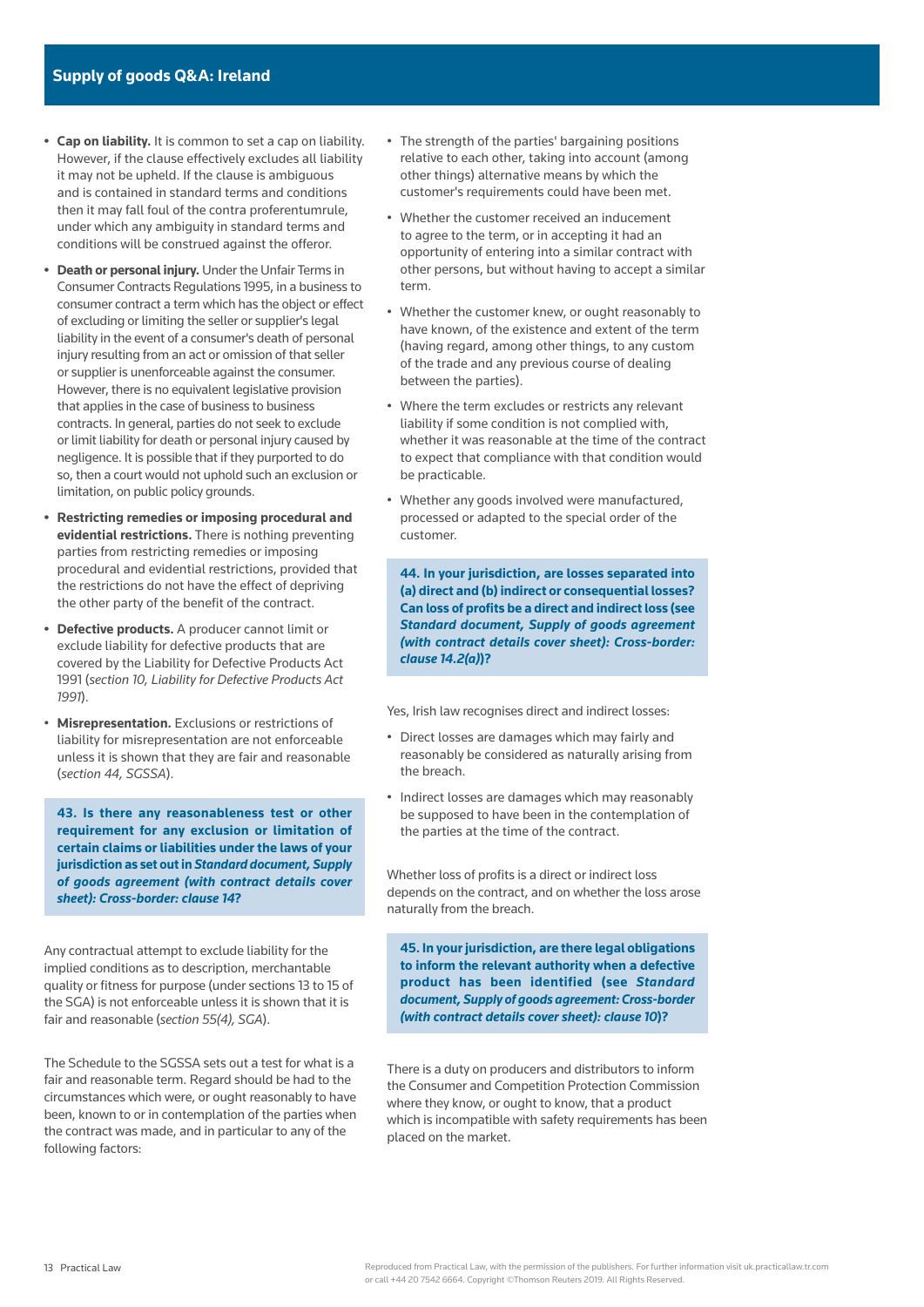# **Warranties and indemnities**

**46. Does national law draw a distinction between protection by warranty and protection by indemnity? How does national law control the use of indemnities in supply contracts as set out in** *[Standard document, Supply of goods agreement](https://uk.practicallaw.thomsonreuters.com/w-010-9073)  [\(with contract details cover sheet\): Cross-border:](https://uk.practicallaw.thomsonreuters.com/w-010-9073)  [clause 12](https://uk.practicallaw.thomsonreuters.com/w-010-9073)***? Are any indemnities implied into supply of goods contracts?**

A warranty is a stipulation in a contract for sale, a breach of which may give rise to a claim for damages but not the right to reject the goods and treat the contract as repudiated (see *Question 16*).

An indemnity is a promise in a contract to pay money on the happening of a specified event. The parties must define the trigger in the contract. An Irish court could construe a claim under an indemnity as one for damages, to which the rules on causation, remoteness and mitigation will apply. However, in certain cases a claim under an indemnity is a debt claim and as such the rules on causation, mitigation and remoteness do not apply.

No indemnities are implied under Irish law into supply of goods contracts.

**47. Are there any laws in your jurisdiction governing indemnities in relation to the infringement of third party IP rights by a party that causes loss or damage to the other party (see** *[Standard document,](https://uk.practicallaw.thomsonreuters.com/w-010-9073)  [Supply of goods agreement \(with contract details](https://uk.practicallaw.thomsonreuters.com/w-010-9073)  [cover sheet\): Cross-border: clauses 6.2](https://uk.practicallaw.thomsonreuters.com/w-010-9073)* **and** *[12.1](https://uk.practicallaw.thomsonreuters.com/w-010-9073)***)?**

There is no specific Irish law governing indemnities in relation to the infringement of IP rights. Parties are free to agree such an indemnity, which will be subject to the general rules on indemnities.

**48. Does national law imply a duty on the indemnified party to mitigate their losses as set out in** *[Standard document, Supply of goods agreement](https://uk.practicallaw.thomsonreuters.com/w-010-9073)  [\(with contract details cover sheet\): Cross-border:](https://uk.practicallaw.thomsonreuters.com/w-010-9073)  [clause 12.3](https://uk.practicallaw.thomsonreuters.com/w-010-9073)***?**

Whether an indemnified party is required to mitigate its losses depends on whether the indemnity is construed to give rise to claim for damages or a claim for debt (see *Question 46*). Indemnities are generally considered to give rise to debt claims instead of damages claims, but this will turn on the court's interpretation of the wording of the indemnity.

Under Irish law, a claimant for damages, must mitigate their losses and they will be unable to recover avoidable losses (*Hyland v Dundalk Racing (1999) Ltd [2017] IECA 172*). However, claimants for debt generally are not considered to be under an implied duty to mitigate their losses.

**49. Can express remedies be included in the contract for repairing or replacing the goods instead of offering a refund to the buyer for breach of warranty as set out in the first option of** *[Standard](https://uk.practicallaw.thomsonreuters.com/w-010-9073)  [document, Supply of goods agreement \(with contract](https://uk.practicallaw.thomsonreuters.com/w-010-9073)  [details cover sheet\): Cross-border: clause 8.2](https://uk.practicallaw.thomsonreuters.com/w-010-9073)***?**

Parties can introduce these terms. It should be noted that a breach of a warranty implied by statute will give rise to a right to damages unless expressly agreed otherwise by the parties.

**50. Could the pre-conditions in** *[Standard document,](https://uk.practicallaw.thomsonreuters.com/w-010-9073)  [Supply of goods agreement \(with contract details](https://uk.practicallaw.thomsonreuters.com/w-010-9073)  [cover sheet\): Cross-border: clause 8.2](https://uk.practicallaw.thomsonreuters.com/w-010-9073)* **and the exclusions in** *[clause 8.3](https://uk.practicallaw.thomsonreuters.com/w-010-9073)* **affect the enforceability of** *[clause 8](https://uk.practicallaw.thomsonreuters.com/w-010-9073)* **as whole?**

These provisions would be permissible under Irish law. If they were found to be unenforceable for any reason, the court might be willing to sever these sub-clauses from the agreement, leaving the remainder of *[Standard](https://uk.practicallaw.thomsonreuters.com/w-010-9073)  [document, Supply of goods agreement: cross-border:](https://uk.practicallaw.thomsonreuters.com/w-010-9073)  [clause 8](https://uk.practicallaw.thomsonreuters.com/w-010-9073)* intact.

**51. Does national law allow a seller to exclude their liability for failure to comply with warranties such as delivering damaged goods or for failure to deliver as set out in** *[Standard document, Supply](https://uk.practicallaw.thomsonreuters.com/w-010-9073)  [of goods agreement \(with contract details cover](https://uk.practicallaw.thomsonreuters.com/w-010-9073)  [sheet\): Cross-border: clause 8.3](https://uk.practicallaw.thomsonreuters.com/w-010-9073)***? Can the buyer be prevented from claiming damages for breach of warranty as set out in the first option of** *[Standard](https://uk.practicallaw.thomsonreuters.com/w-010-9073)  [document, Supply of goods agreement \(with contract](https://uk.practicallaw.thomsonreuters.com/w-010-9073)  [details cover sheet\): Cross-border: clause 8.2](https://uk.practicallaw.thomsonreuters.com/w-010-9073)***?**

These clauses would be permissible under Irish law.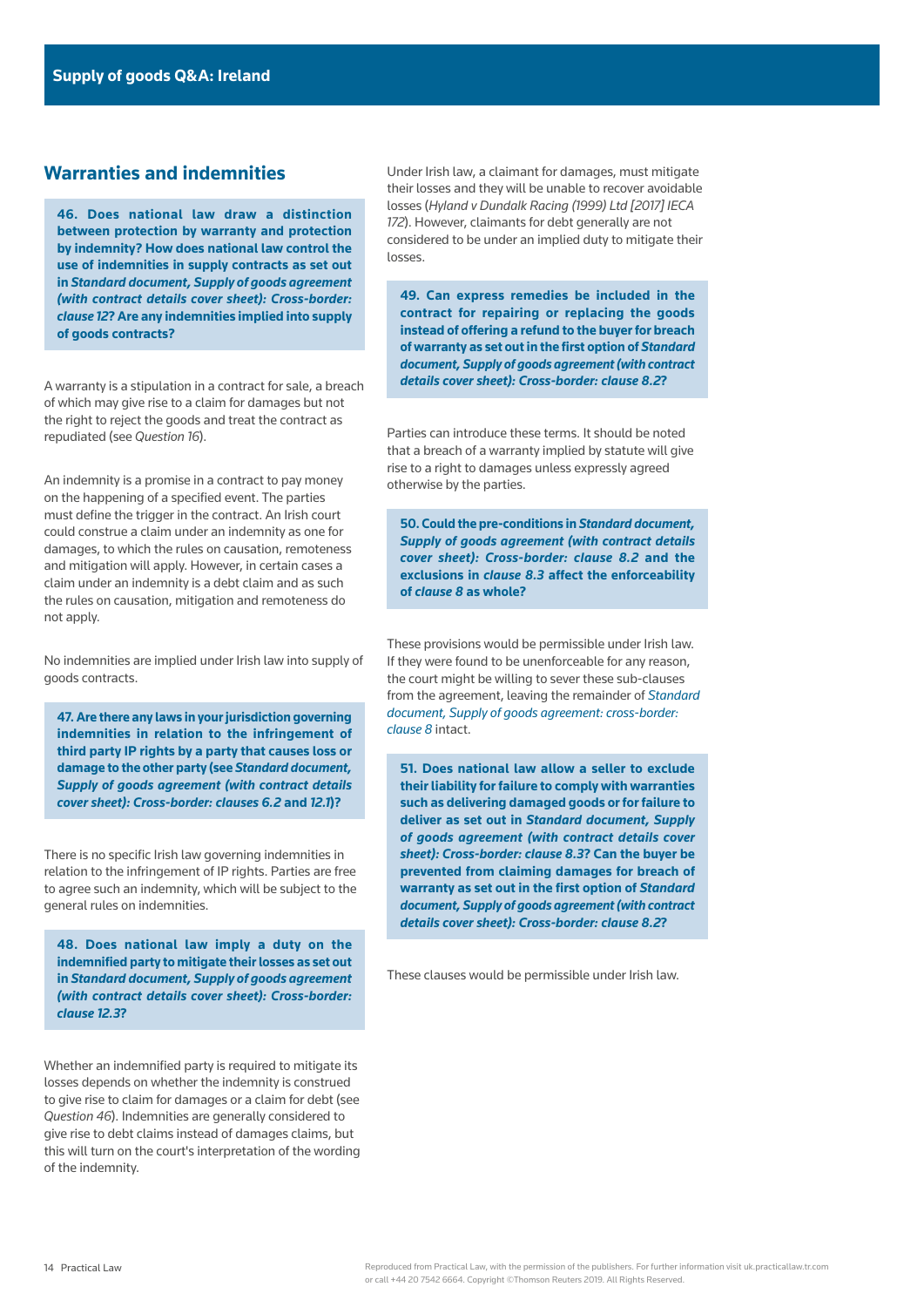**52. Can a seller's warranty in a contract also apply to any repaired or replacement goods supplied by the seller, as set out in** *[Standard document, Supply](https://uk.practicallaw.thomsonreuters.com/w-010-9073)  [of goods agreement \(with contract details cover](https://uk.practicallaw.thomsonreuters.com/w-010-9073)  [sheet\): Cross-border: clause 8.4](https://uk.practicallaw.thomsonreuters.com/w-010-9073)***?**

These clauses would be permissible under Irish law.

# **Force Majeure**

**53. Are there any legal controls on the use of force majeure clause in a supply contract as set out in**  *[Standard document, Supply of goods agreement](https://uk.practicallaw.thomsonreuters.com/w-010-9073)  [\(with contract details cover sheet\): Cross-border:](https://uk.practicallaw.thomsonreuters.com/w-010-9073)  [clause 17.1](https://uk.practicallaw.thomsonreuters.com/w-010-9073)***?**

There are no legal controls in relation to the use of force majeure clauses in supply contracts. Parties are free to agree what constitutes a force majeure event, which is generally defined as an event that is beyond the control of both parties. However, if the force majeure event was so broad as to exclude the benefit of the contract from one of the parties, then the provisions might not be upheld by the courts.

## **Entire Agreement**

**54. Is it common to have an "entire agreement" clause (under which, typically, a seller excludes liability for any representations or warranties made during the course of negotiations that are not included in the agreement) as set out in**  *[Standard document, Supply of goods agreement:](https://uk.practicallaw.thomsonreuters.com/w-010-9073)  [Cross-border \(with contract details cover sheet\):](https://uk.practicallaw.thomsonreuters.com/w-010-9073)  [clause 17.4](https://uk.practicallaw.thomsonreuters.com/w-010-9073)***? Are there any circumstances in which an entire agreement clause may be unenforceable?**

It is common for contracts subject to Irish law to include an entire agreement clause. Most of these clauses will also include wording to prevent claims for misrepresentation, with the remedies being restricted to those for breach of contract, in other words, damages or rescission (*see Question 11*).

These clauses have been frequently subject of litigation, and so there will often be an express carve-out in respect of fraud.

# **Competition law**

**55. Do supply contracts give rise to any competition law issues in your jurisdiction?**

Yes, supply contracts can give rise to competition law issues, such as:

- Abuse of a dominant position.
- Price fixing.
- Limiting or controlling markets.
- Applying different conditions to equivalent transactions with different trading parties.

**56. Do sellers often ask for a minimum purchase commitment from the buyer as set out in** *[Standard](https://uk.practicallaw.thomsonreuters.com/w-010-9073)  [document, Supply of goods agreement \(with contract](https://uk.practicallaw.thomsonreuters.com/w-010-9073)  [details cover sheet\): Cross-border: clause 3](https://uk.practicallaw.thomsonreuters.com/w-010-9073)***?**

These provisions would be unusual, but not unheard of.

# **General**

**57. Are there any compliance obligations on either party under your local laws in relation to the supply of goods?**

Under the Criminal Justice (Corruption Offences) Act 2018 it is a strict liability offence for a body corporate to fail to prevent corruption by one of its officers, employees or agents.

It is a defence for a body corporate to prove that, to avoid commission of the offence, it:

- Took all reasonable steps.
- Exercised due diligence.

The Criminal Justice (Corruption Offences) Act 2018 applies where one or more of the acts comprising the offence were committed in the Irish state, on board an Irish ship or on an aircraft registered in Ireland. However, it also has an extensive extra-territorial application where the person concerned is an Irish official acting in their capacity, an Irish citizen or any other body corporate established under Irish law.